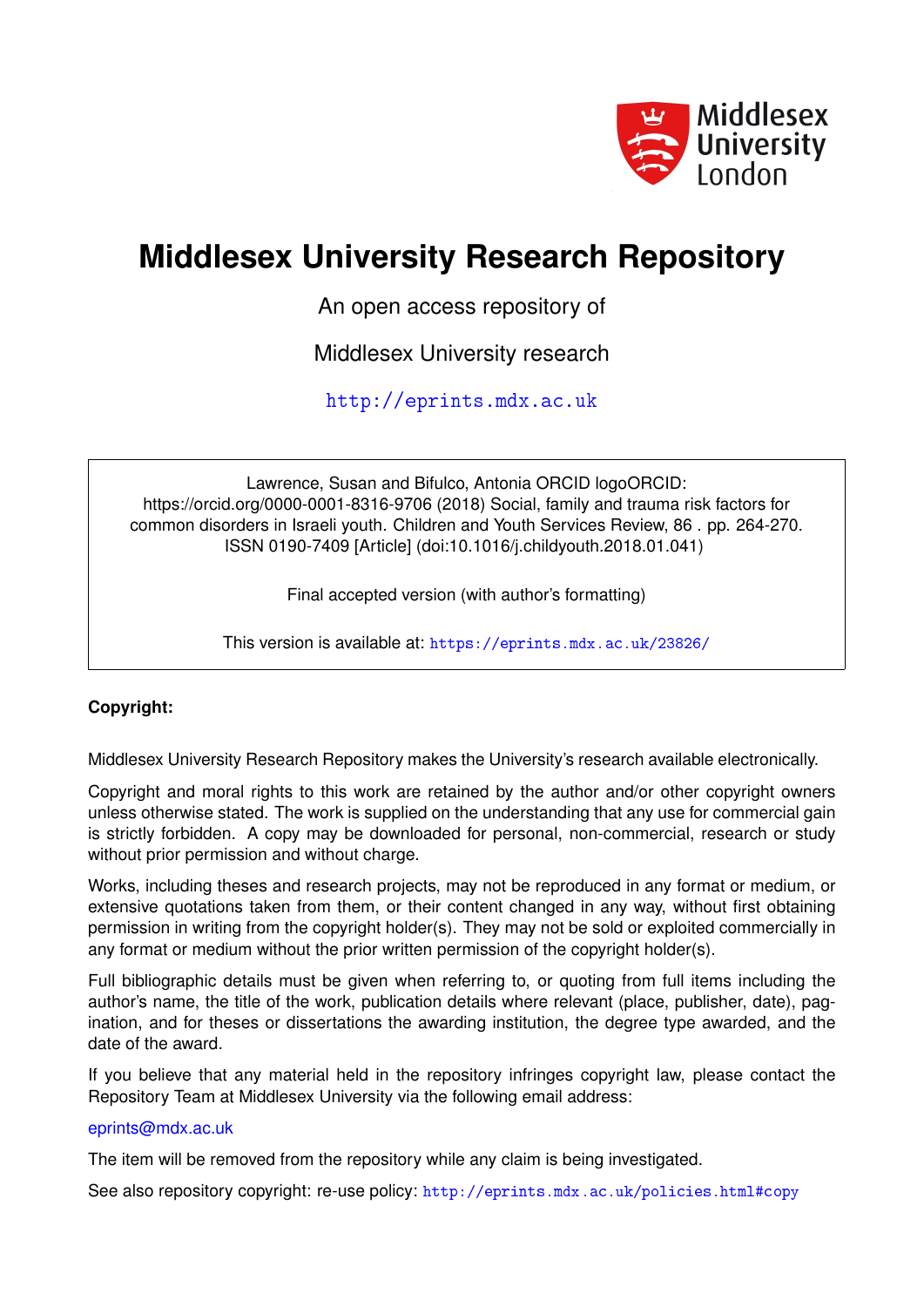Lawrence, Susan and Bifulco, Antonia (2018) Social, family and trauma risk factors for common disorders in Israeli youth.

Children and Youth Services Review, 86 . pp. 264-270. ISSN 0190-7409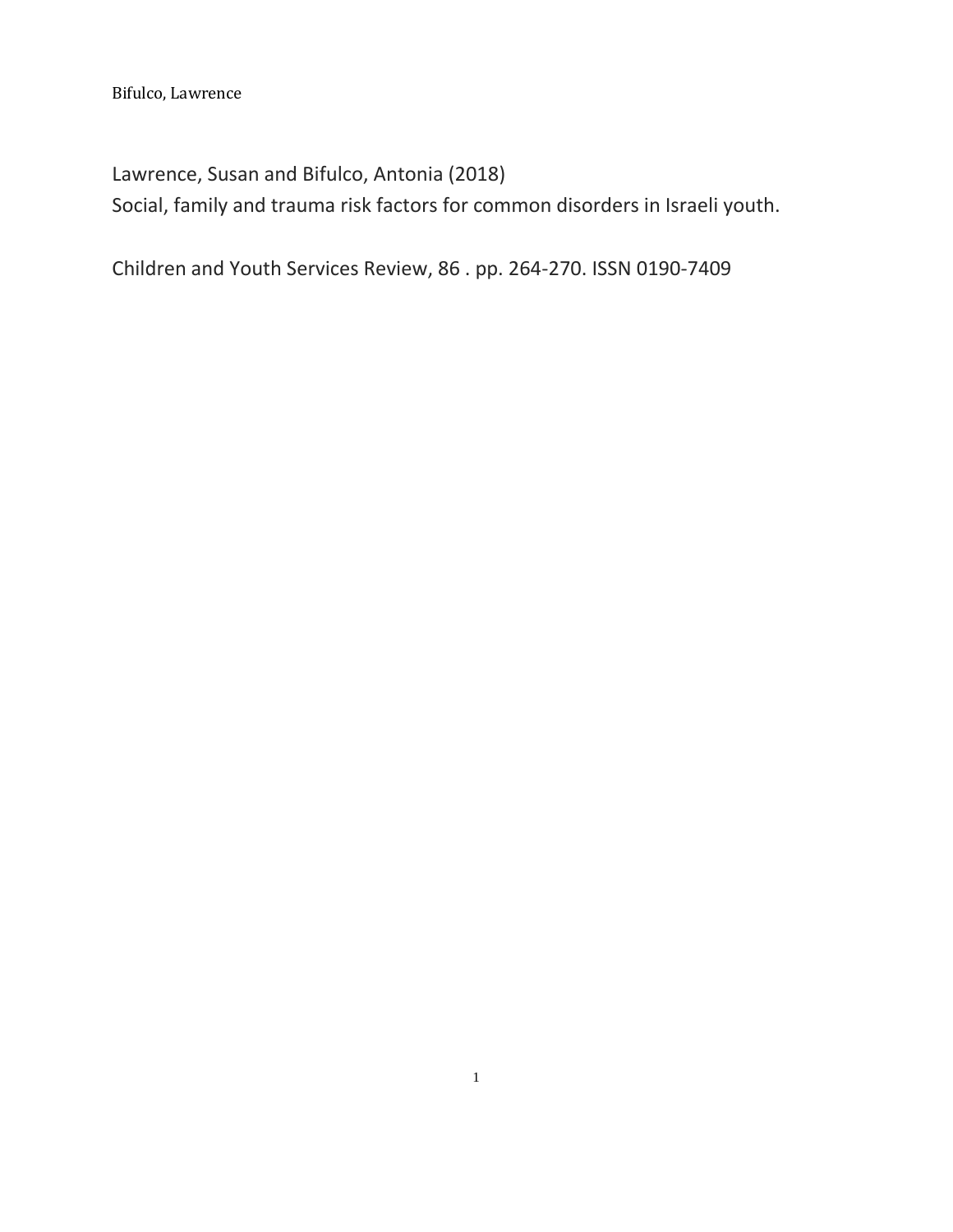# **Abstract**

Trauma exposure needs to be differentiated from trauma impacts in models of psychological disorder. Early life trauma experience is well established as a risk for psychological disorder in teenage and adult years. However, trauma experience is a broad category including personal (eg familial abuse, peer violence) and non-personal such as social deprivation and political violence related trauma. These factors are examined together in the Israeli context to gain understanding of their impact on emotional and behavioral disorders.

# **Method**

This study examined self-report trauma experience, psychosocial risks and psychological disorder by questionnaire in 108 Israeli youth (aged 12-16). This comprised an underprivileged group from social services and a comparison group. Standardised questionnaires were used in translation to assess demographics, prior personal trauma, political violence trauma, parental bonding in earlier childhood and emotional and behavioural disorder. The aim was to see how social deprivation, ethnicity, poor parenting and peer problems related to exposure to personal trauma events, and whether this impinged on political violence trauma and psychological disorder.

#### **Results**

Exposure to a range of personal childhood trauma events was related to peer problems and affectionless control from father and more common in Israeli Arab youth. Exposure to political trauma was more common among those less socially deprived. A dose-effect of political trauma on psychological disorder was supported. Logistic regression showed social deprivation, exposure to political trauma and peer problems provided the best model for conduct disorder and exposure to political violence and peer problems provided the best model for hyperactive disorder. Personal childhood trauma did not add to the models.

#### **Discussion**

All youth are vulnerable to disorder in conflict situations. Understanding issues of social deprivation, relationship with parents and peers and ethnicity add additional risks for psychological disorder in the Israeli context.

2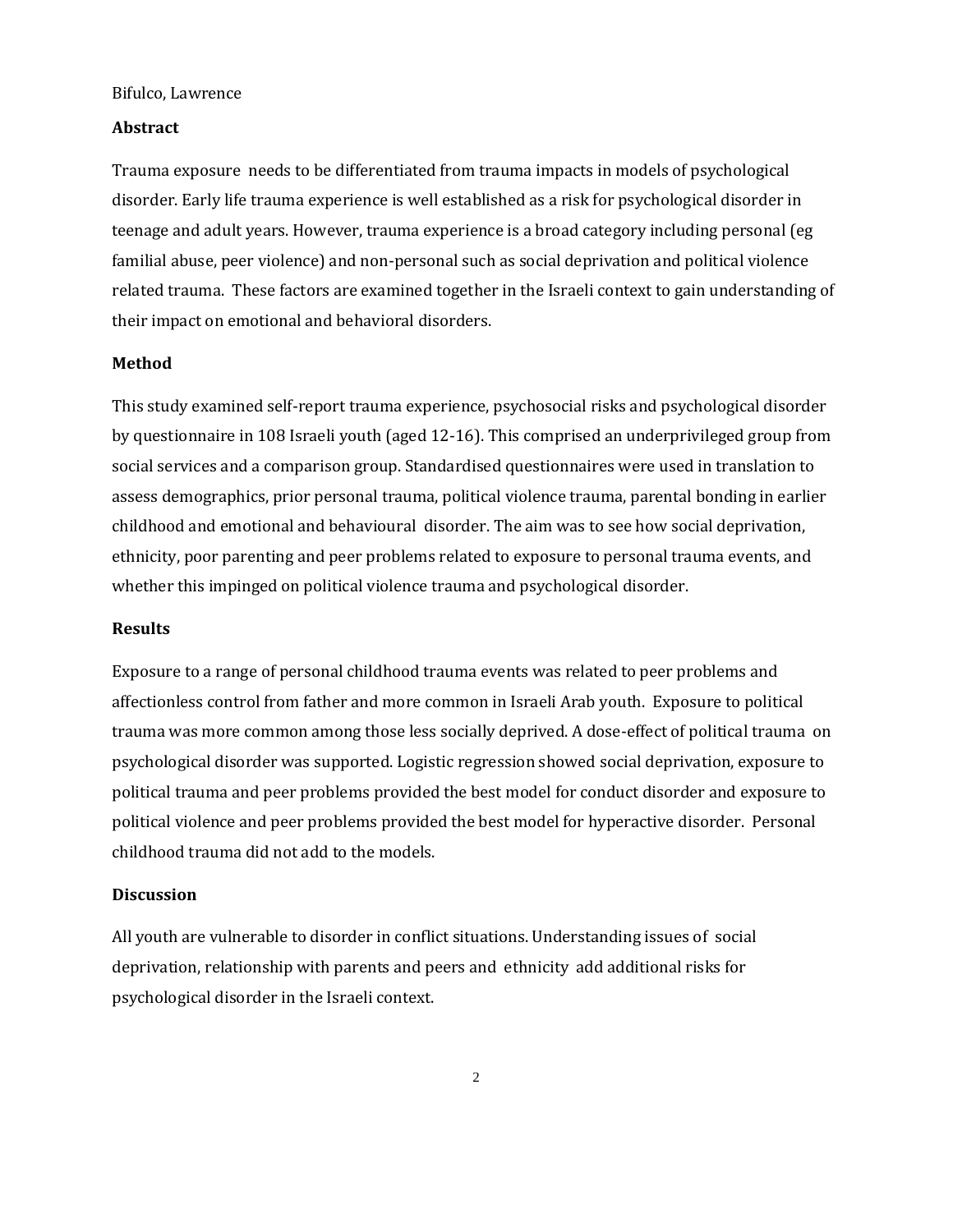# **Introduction**

Trauma exposure needs to be differentiated from trauma impacts in models of psychological disorder. Traumatic events are well established as interfering with health child development and leading to life-long risks for clinical disorder [\(Ardino 2011; Antonia Bifulco et al. 2014; van der Kolk](https://paperpile.com/c/7KnH2C/RqgU+sdps+umQF)  [et al. 2005\).](https://paperpile.com/c/7KnH2C/RqgU+sdps+umQF) Much of the study of early trauma relates to neglect and abuse within familie[s \(Antonia](https://paperpile.com/c/7KnH2C/sdps)  [Bifulco et al. 2014\).](https://paperpile.com/c/7KnH2C/sdps) Trauma can also be non-personal and politically motivated such as in terrorism or wa[r \(Slone and Shechner 2009; Slone et al. 2017\).](https://paperpile.com/c/7KnH2C/xfBG+OX4X) Or relate to environmental factors such as social deprivation and exclusion in underprivileged communitie[s \(Rosshandler, Hall, and](https://paperpile.com/c/7KnH2C/tvZM)  [Canetti 2016\).](https://paperpile.com/c/7KnH2C/tvZM) 

There is evidence of multiples of such trauma (Adverse Childhood Experiences) increasing risks of clinical disorder and poor health in later lif[e \(Felitti 2002\).](https://paperpile.com/c/7KnH2C/SktD) These dose-effect models show damage to development [\(van der Kolk et al. 2005\),](https://paperpile.com/c/7KnH2C/umQF) impaired attachment style[s \(Antonia Bifulco and Thomas](https://paperpile.com/c/7KnH2C/cv3w)  [2012\)](https://paperpile.com/c/7KnH2C/cv3w) and reduced opportunities due to social disadvantage [\(Roy, Rutter, and Pickles 2000\).](https://paperpile.com/c/7KnH2C/uVeE) This is encapsulated in the 'developmental psychopathology' models developed by Cicchetti and colleague[s \(Cicchetti 2015\).](https://paperpile.com/c/7KnH2C/K6wM)

With all trauma experience, impacts are greater when the trauma is life-threatening and repeated [\(Cicero, Nooner, and Silva 2011\).](https://paperpile.com/c/7KnH2C/iw5B) Higher doses can lead to psychological and physical impairments [\(van der Kolk 2017\).](https://paperpile.com/c/7KnH2C/2z6W) But impacts can also differ on an individual basis due to prior vulnerability due to non-optimal parenting practice[s \(Neuner et al. 2004; Qouta et al. 2007; Wayment 2006\).](https://paperpile.com/c/7KnH2C/ibYA+Phpf+6a1q) Determining the impact of trauma needs to take into account type and amount of trauma as well as social and psychological models of psychological disorder.

# **Israel Context**

There is substantial research into the high prevalence of trauma from political events in Israel and Palestine/Gaza. In just over a decade there were two major military offences – the Israel Hezbollah war in Northern Israel in the summer of 2006 and Cast Lead Operation in the winter of 2008 [\(Klodnick et al. 2014; Ron 2014\).](https://paperpile.com/c/7KnH2C/7OAd+ZpkV) Despite the volatile context, the incidence of Post-traumatic stress disorder in children and adolescents is low e.g 3% [\(Dyregrov and Yule 2006; Ruth Pat-](https://paperpile.com/c/7KnH2C/iQHi+9TSg)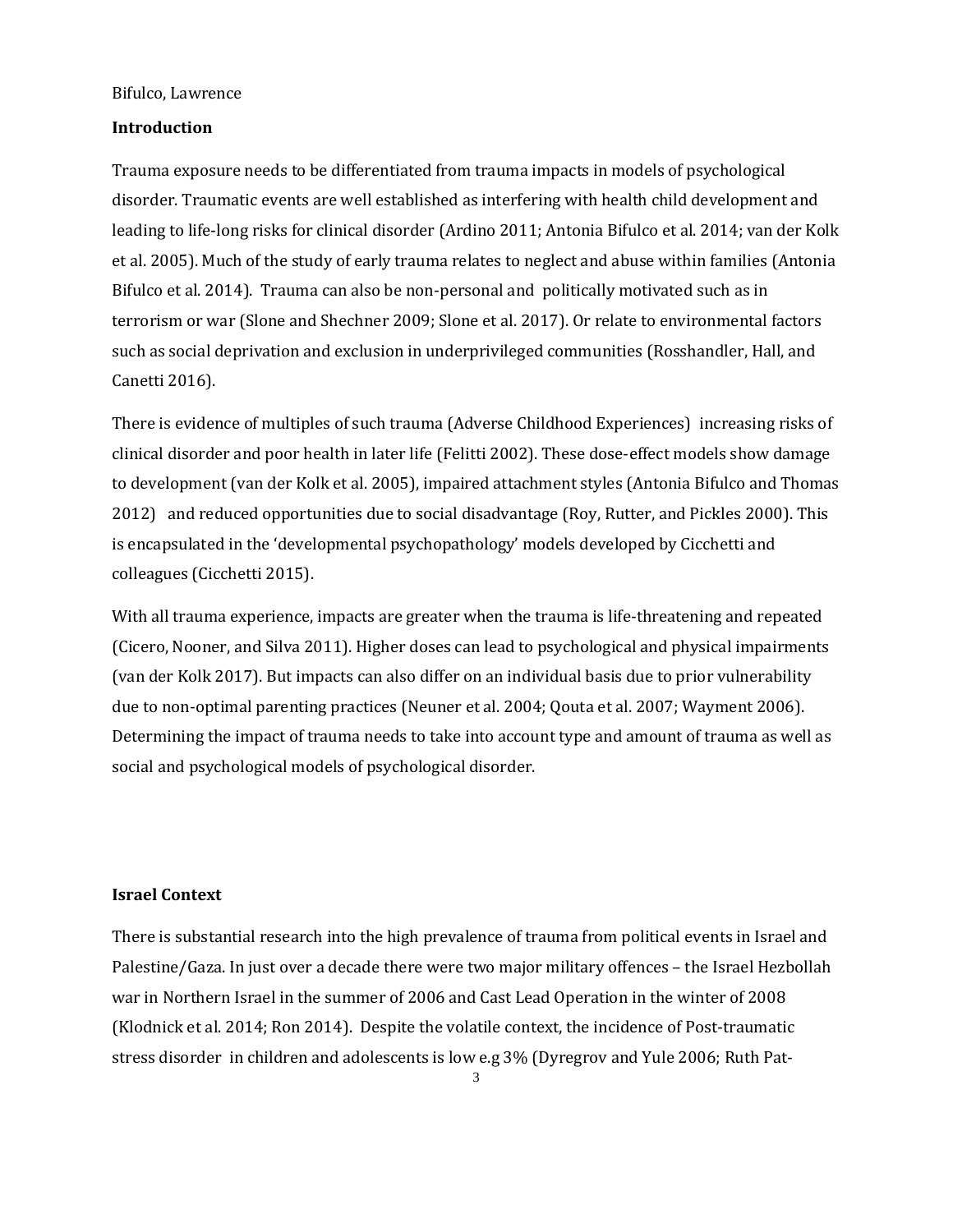[Horenczyk et al. 2009\).](https://paperpile.com/c/7KnH2C/iQHi+9TSg) What is more common are psychological and behavioral impacts. Girls experience anxiety and depressio[n \(Slone and Shechner 2009\)](https://paperpile.com/c/7KnH2C/xfBG) and boys participate in high-risk behaviors such as bullying, smoking and truancy [\(Harel-Fisch et al. 2012\).](https://paperpile.com/c/7KnH2C/vOkJ) Overall, boys are exposed to more trauma as victims, witnesses and perpetrators [\(Marie-Alsana, Haj-Yahia, and](https://paperpile.com/c/7KnH2C/SHCj)  [Greenbaum 2006\).](https://paperpile.com/c/7KnH2C/SHCj)

Post traumatic stress disorder is often the focus of investigation in the Israeli context [\(Al-Krenawi,](https://paperpile.com/c/7KnH2C/v5S6+xjMg)  [Graham, and Kanat-Maymon 2009; Farbstein et al. 2010\).](https://paperpile.com/c/7KnH2C/v5S6+xjMg) Other Israel based studies have examined trauma impact on emotional disorders such as anxiety and depressio[n\(Baker and](https://paperpile.com/c/7KnH2C/yhZ1+IO6I+xjMg)  [Shalhoub-Kevorkian 1999; Cohen and Eid 2007; Farbstein](https://paperpile.com/c/7KnH2C/yhZ1+IO6I+xjMg) et al. 2010), aggressive behaviour [\(Al-](https://paperpile.com/c/7KnH2C/v5S6+0uM7+MCyp+7OAd+SHCj)[Krenawi, Graham, and Kanat-Maymon 2009; R. Pat-Horenczyk, Abramovitz, et al. 2007; Yablon,](https://paperpile.com/c/7KnH2C/v5S6+0uM7+MCyp+7OAd+SHCj)  [Itzhaky, and Pagorek-Eshel 2011; Klodnick et al. 2014; Marie-Alsana, Haj-Yahia, and Greenbaum](https://paperpile.com/c/7KnH2C/v5S6+0uM7+MCyp+7OAd+SHCj)  [2006\).](https://paperpile.com/c/7KnH2C/v5S6+0uM7+MCyp+7OAd+SHCj) Few have investigated behavior disorders such as conduct or attention deficit/hyperactive disorder [\(Farbstein et al. 2010\).](https://paperpile.com/c/7KnH2C/xjMg) Conduct disorder features aggressive behavior towards other, stealing, destruction of property [\(Loeber et al. 2000\).](https://paperpile.com/c/7KnH2C/ro4e) Some of the characteristics of Attentiondeficit/Hyperactive disorder (ADHD) is an ongoing inability to focus on tasks, easily distracted, and fidgeting. Both conditions impact daily functioning [\(Goldman et al. 1998\)](https://paperpile.com/c/7KnH2C/GpAD) Factors known to contribute to clinical disorders in Israeli young people who are also exposed to political violence are male gende[r \(Laufer and Solomon 2006\)](https://paperpile.com/c/7KnH2C/oJtj) lower socio-economic status [\(Yablon, Itzhaky, and](https://paperpile.com/c/7KnH2C/MCyp)  [Pagorek-Eshel 2011\)](https://paperpile.com/c/7KnH2C/MCyp) and exposure to family violenc[e \(Al-Krenawi, Graham, and Kanat-Maymon](https://paperpile.com/c/7KnH2C/v5S6+qoNV)  [2009; Garbarino, Kostelny, and Dubrow 1991\).](https://paperpile.com/c/7KnH2C/v5S6+qoNV)

However, many of these studies fail to differentiate between Israeli communities of Arab or Jew [\(R.](https://paperpile.com/c/7KnH2C/EQpY+skGh+iCNO)  [Pat-Horenczyk, Peled, et al. 2007; Schiff et al. 2010; R. Pat-Horenczyk et al. 2009\).](https://paperpile.com/c/7KnH2C/EQpY+skGh+iCNO) (Yablon, Itzhaky, & Pagorek-Eshel, 2011) despite the Israeli Arab population experiencing greater political, economic and social challenges [\(Al-Krenawi, Graham, and Kanat-Maymon 2009; Ron 2014\).](https://paperpile.com/c/7KnH2C/v5S6+ZpkV) 

# **Current Study**

This study undertaken in 2007-2008 focuses on the exposure to political violence in Israeli youth, across Jewish, Arab and Druze communities. It also looks at the association of personal trauma and familial and peer risks for disorder, emotional, conduct and ADHD disorder. This is the first stage of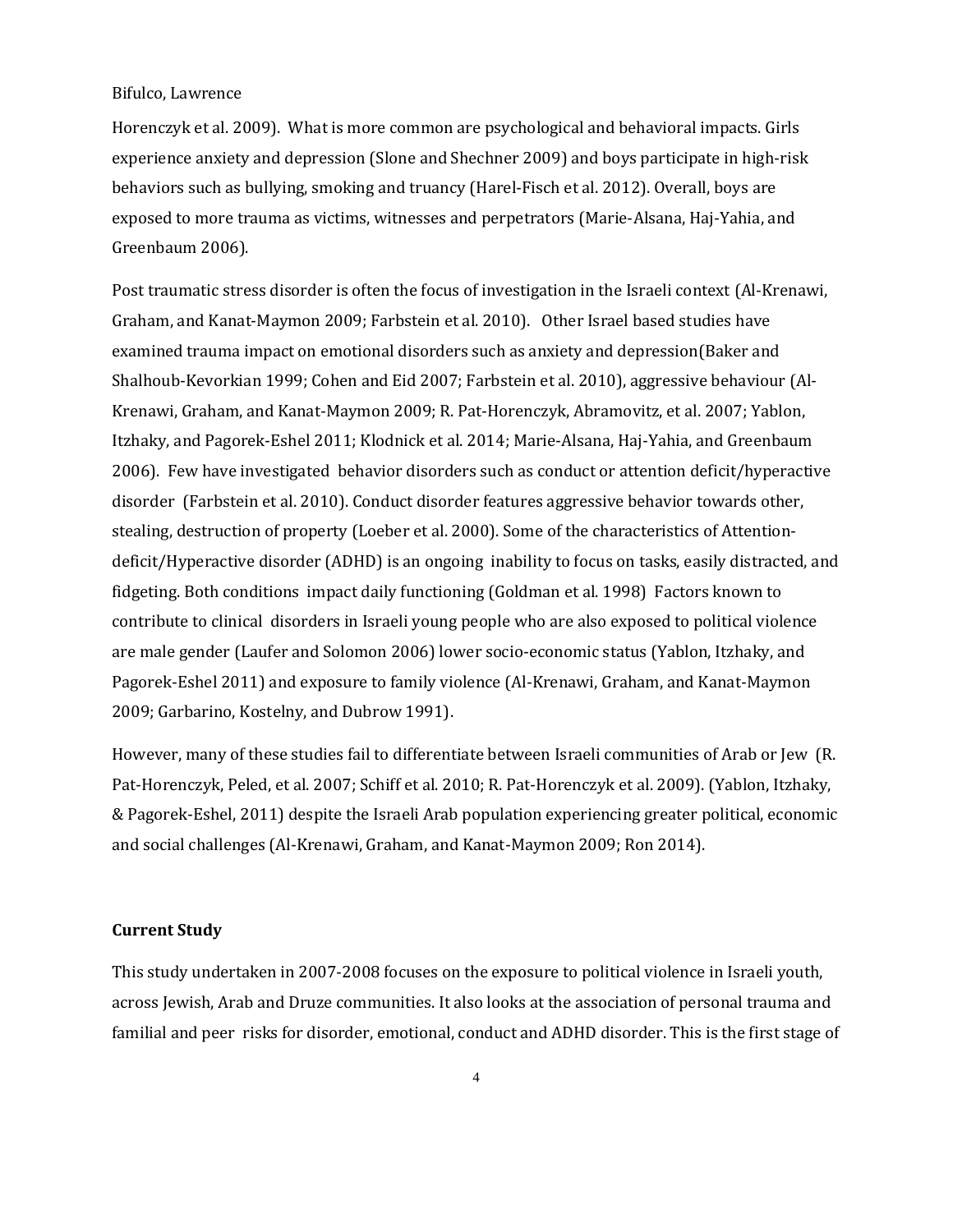a quasi-experimental study examining risk and resilience factors in high risk youth and impact of a cycling program. The cycling program was 8 months long and consisted of a weekly coach led bike ride with lessons on bike maintenance and bike riding skill[s \(Lawrence 2012\).](https://paperpile.com/c/7KnH2C/NifZ)

### We hypothesize that

- i) Social deprivation, having poor childhood care and being exposed to personal trauma events predicts emotional and behavioural disorder and problems with peers.
- ii) Political violence relates to emotional and behavioural disorder with dose effects on number of trauma experiences and disorder.
- iii) Personal trauma increases risk of political trauma exposure.

#### **METHOD**

#### **Sample**

A high-risk group (from social services) and a comparison group (from school/leisure activities) of Israeli adolescents were selected to investigate risk and disorder by self-report questionnaires across Jewish and Arab Israeli groups. The overall group was from mixed socio-economic families located in northern and middle Israel. A high rate of personal trauma in the young people were expected given the family difficulties relevant to social service involvement and a high rate of political violence trauma. The study areas experienced two conflicts - Cast Lead Operation in November and December 2008 and the 2006 bombing of Northern Israel [\(Ron 2014; Palmieri et al.](https://paperpile.com/c/7KnH2C/ZpkV+yaQh)  [2008\).](https://paperpile.com/c/7KnH2C/ZpkV+yaQh) 

### **Sample selection**

The wider study was a prospective investigation of a cycling intervention offered to children referred to social services. The study involved 108 young people, with 3 to 1 ratio of boys to girls, aged 12-16 (mean 12.8, SD 1.67) from North Israel. Just over half (N=60) were recruited from social services for having background family problems to participate in a cycling program. The remainder (N=48) were a comparison group, who were recruited through schools and leisure clubs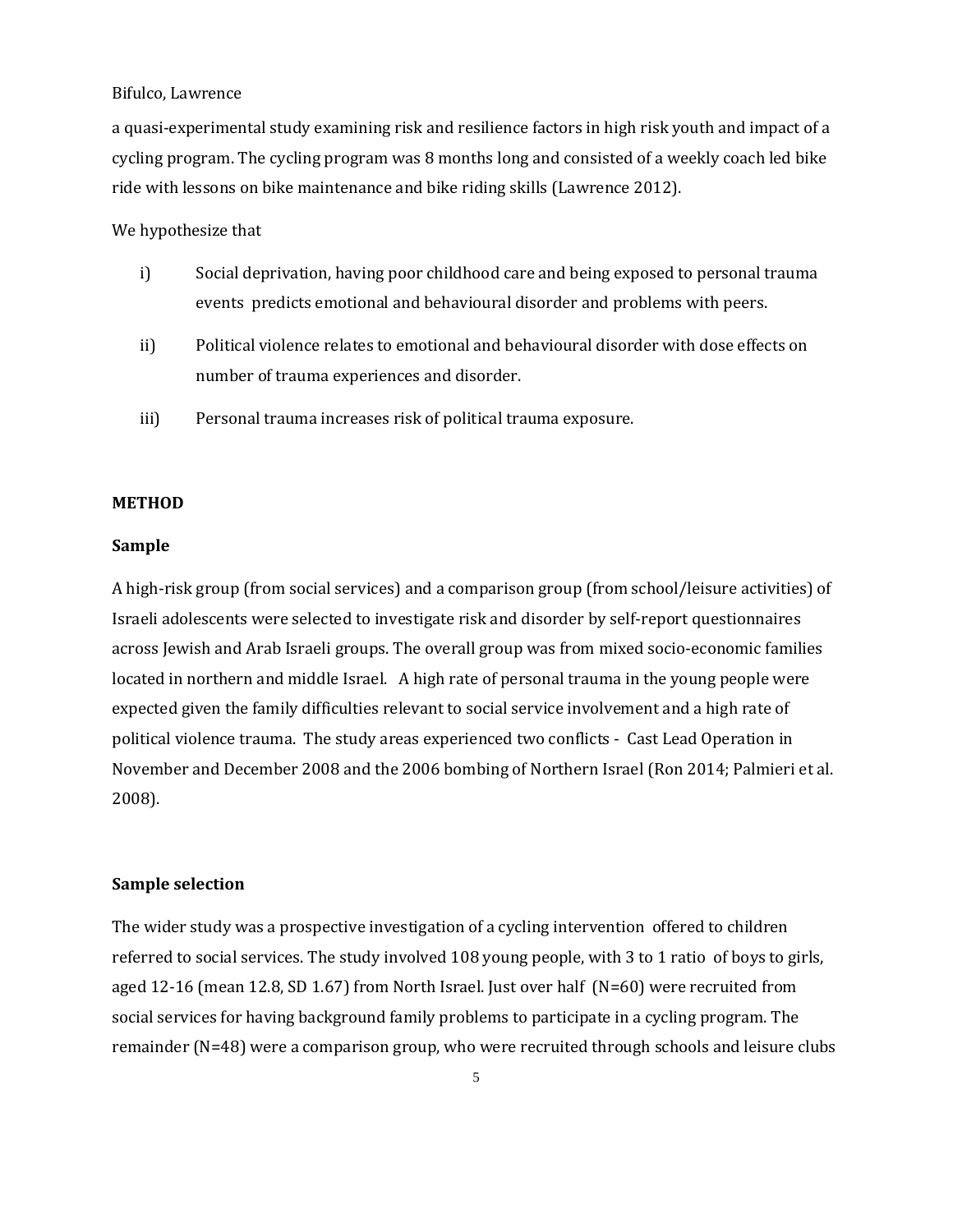for similar demographic characteristics but who were not involved in the cycling. There were few girls involved in the cycling program at the time of this study because the Druze did not see cycling as appropriate for girls and therefore there are fewer girls in the sample overall.

This study used purposive sampling (Patton, 1987) dictated by the young people in the cycling programmes who were referred by social services because of problematic family circumstances. The high risk nature of the sample can be helpful for an analysis of psychological disorder but has the drawback of not being representative. So findings need to be treated with some caution as not necessarily representative.

### **Power calculation**

The power calculation was undertaken using G\*Power, an online power and sample size calculator <sup>1</sup>. The expected association and derived effect size of variables calculated from previous studies in relation to disorder were utilised. The effect size was calculated from Stein and colleagues (2000) study of parental care and control using the PBI and major depression (Stein et al., 2000). This found that depressed children had significantly poorer maternal care than non-depressed (OR=3) with similar figures for father (OR=2.5). Higher ratios were obtained for affectionless-control indices. A conservative effect size of 0.63 was calculated. Using the estimated effect size of .63, the sample size required to reject the null hypothesis at this effect size was 52.

#### **Ethical approval**

l

Initial ethical clearance was given by Royal Holloway, University of London UK, Ethics Committee, where the researchers were based. Local ethical clearance was gained through partnering organizations. One-to-One Israel commissioned this study and facilitated ethical clearance to work with their participants and with partner organization YMCA. A staff member from the local YMCA facilitated ethical clearance from his organization and supported data collection. Participation in

<sup>1</sup> (http://www.psycho.uni-duesseldorf.de/aap/projects/gpower/)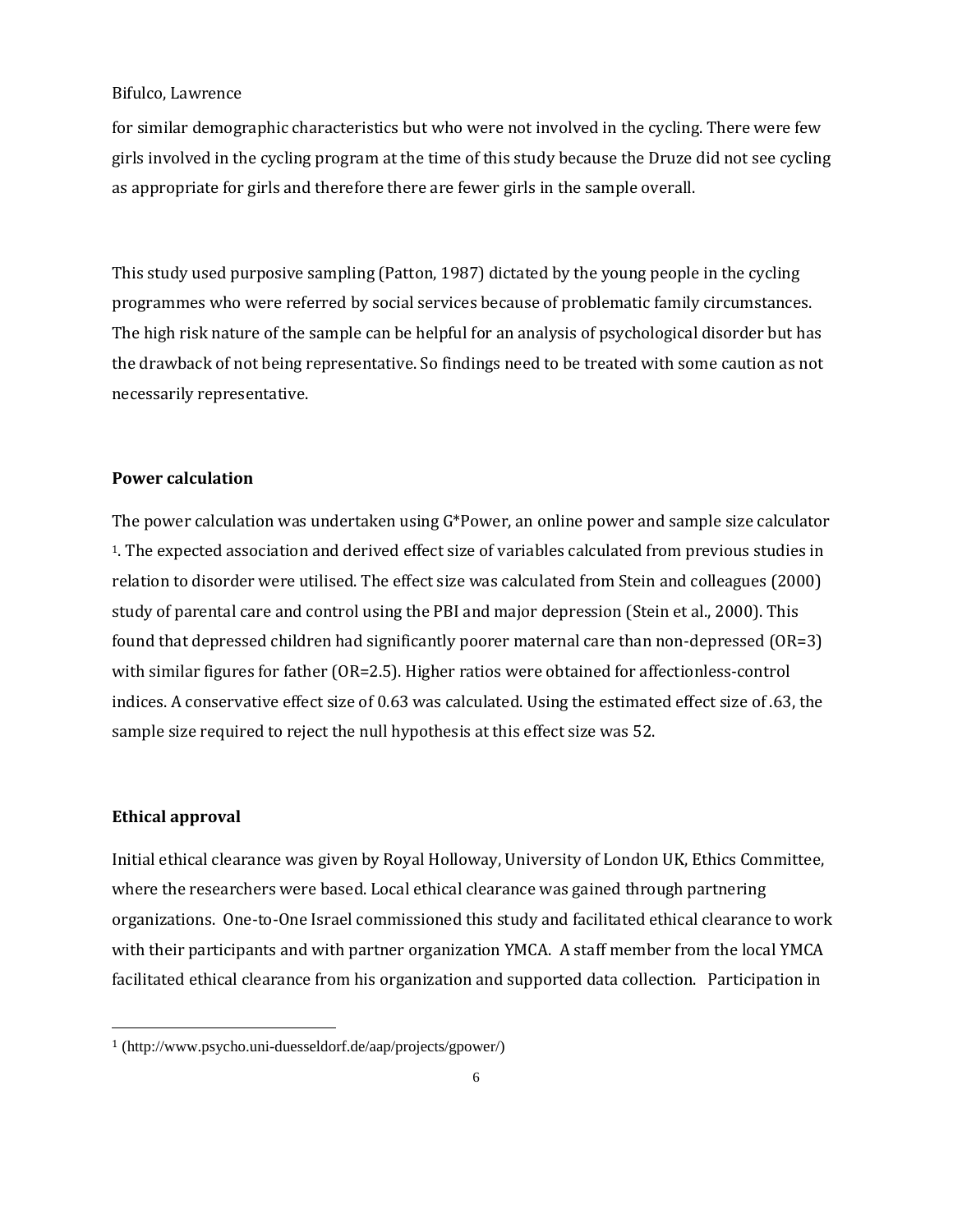the study was voluntary and no one declined to be involved. Signed parental consents were obtained prior to participation in the project.

#### **Measures**

Self-report questionnaires were used. These were standardised measures with preference given to ones used before in Israeli research. The questionnaire was piloted, revised and re-tested. The final questionnaire was translated into Arab and Hebrew and back-translated prior to data collection. The young people were given the choice to do the questionnaire in the language they felt most comfortable reading. The project was aided by a trilingual local research assistant who assisted the young people through the questions. Questionnaires were administered during the leisure group or the cycling activities and all who were approached cooperated. This paper examines the total group with controls for group membership applied.

## **Demographic questionnaire**:

Questions were included on gender, ethnicity, parental employment and type of housing and household composition. A 'social deprivation index' was created using the variables of father unemployed, or having three or fewer rooms in the house or bedroom sharing [\(Galobardes et al.](https://paperpile.com/c/7KnH2C/KKSYj)  [2006\).](https://paperpile.com/c/7KnH2C/KKSYj) 

# **Exposure to Personal Trauma**

This included one section of the UCLA-PTSD Index for DSM-IV-child version [\(Pynoos et al. 1998\)](https://paperpile.com/c/7KnH2C/e874) measure (Criterion A) previously used in an Israeli stud[y \(R. Pat-Horenczyk, Abramovitz, et al.](https://paperpile.com/c/7KnH2C/0uM7)  [2007\).](https://paperpile.com/c/7KnH2C/0uM7) It involved seven items about prior personal traumatic events, such as being in a serious car accident, seeing a dead body, being physically attacked at home (hit punched or kicked hard) or sexual abuse (touching private sexual body parts). The scale also included being beaten up, shot at or threatened to be hurt badly in town (self or witnessing). Each item was rated as 'yes/no'. The full scale (0-7) as well as the presence of any one such event was utilised in the analysis. The Cronbach's alpha for internal consistency in the UCLA-PTSD Index falls in the range of 0.90, and its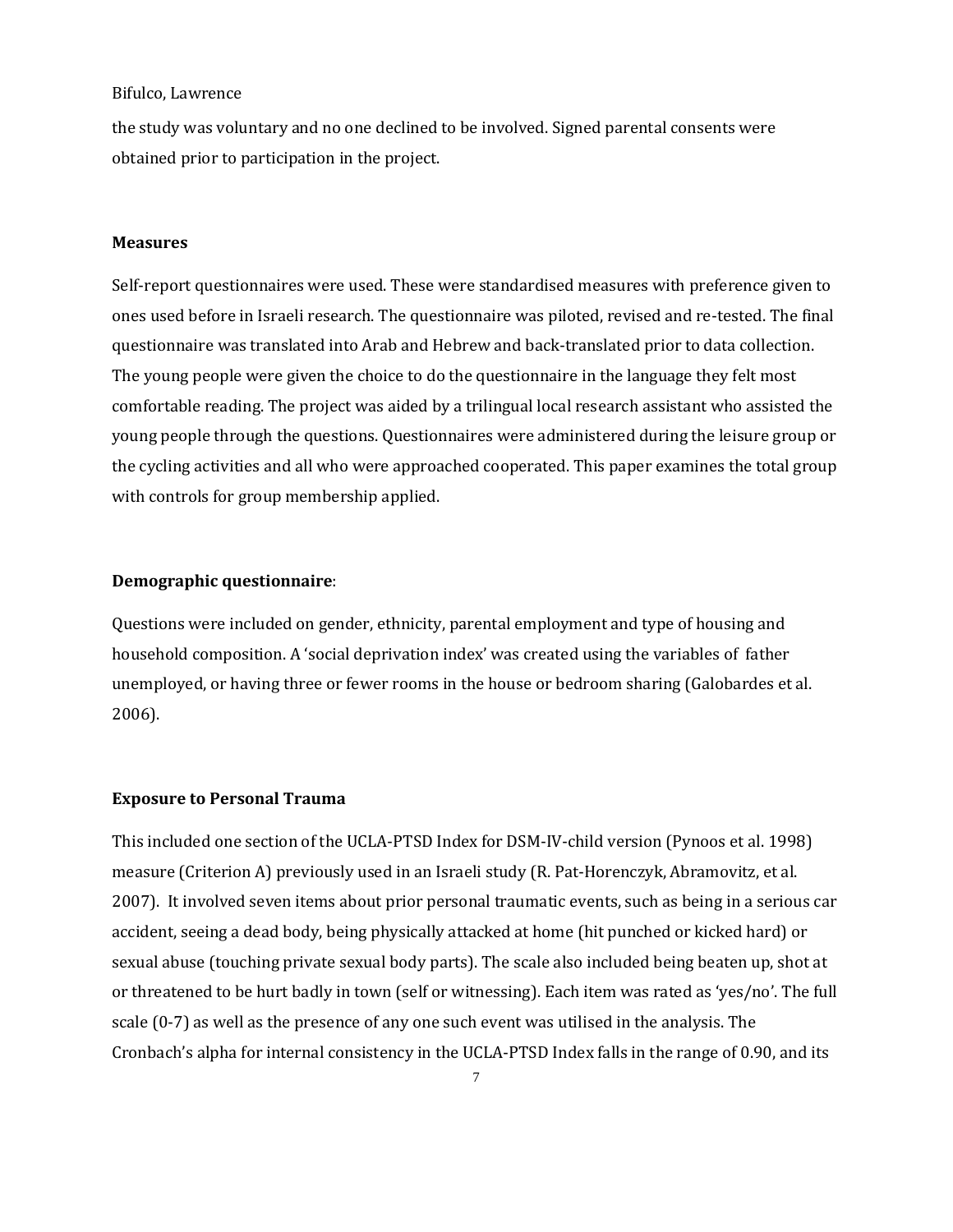test-retest reliability is 0.84 [\(Roussos et al. 2005\).](https://paperpile.com/c/7KnH2C/dpdB) In a previous Israeli study, the internal consistency was similarly satisfactory (Cronbach's Alpha=0.90) [\(R. Pat-Horenczyk, Abramovitz, et](https://paperpile.com/c/7KnH2C/0uM7)  [al. 2007\).](https://paperpile.com/c/7KnH2C/0uM7) When the internal reliability of the scale was tested for the data collected in this study, the Cronbach's alpha was 0.90.

### **Exposure to Terrorism (political violence trauma)**

This tool is used to determine exposure to bombing events in the Israeli context [\(R. Pat-Horenczyk](https://paperpile.com/c/7KnH2C/nIe9)  [2005\)](https://paperpile.com/c/7KnH2C/nIe9). Items asked for 'yes' or 'no' responses to eight statements including: "I was at the place of a bombing', 'Someone close to me was hurt in a bombing' 'I lost someone close in a bombing'. The more times the respondent answers 'yes' to items, the higher the 'dose' of exposure to political violence traumatic events. These items were previously used in another Israeli study [\(Chemtob,](https://paperpile.com/c/7KnH2C/EKQi)  [Nakashima, and Hamada 2002\)](https://paperpile.com/c/7KnH2C/EKQi) . The tool has been translated, back translated and has a high internal consistency (Cronbach's alpha= 0.90). When the internal reliability was tested for this study, an alpha of 0.76 was obtained.

# **Strengths and Difficulties Questionnaire**

The SDQ is a self-report measure to screen for the presence of Conduct, Hyperactivity and Emotional disorde[r\(Goodman 2001\).](https://paperpile.com/c/7KnH2C/9FdK) In addition, it includes items for problems with peers and positive social behaviour. It has been widely used in the UK for detecting disorders in children and young people and is the only tool to be tested in a national survey to determine population disorder rates in the UK. It consists of 25 Likert scale items, with 5 statements for each disorder or behaviour. There is a total score which indicates global difficulty, but then each component disorder e.g. Hyperactivity, has a summed score and an established cut-off point. The score indicates if a 'normal', 'borderline' or . clinical level of symptomatology is reached. When a young person has clinical level symptoms it can affect their ability to function at school, home and with peers. The SDQ has shown good reliability and validity. Its internal consistency as determined in UK studies is satisfactory (mean Cronbach alpha 0.73) Scores accurately detected psychiatric diagnosis when compared to clinical interview diagnosis.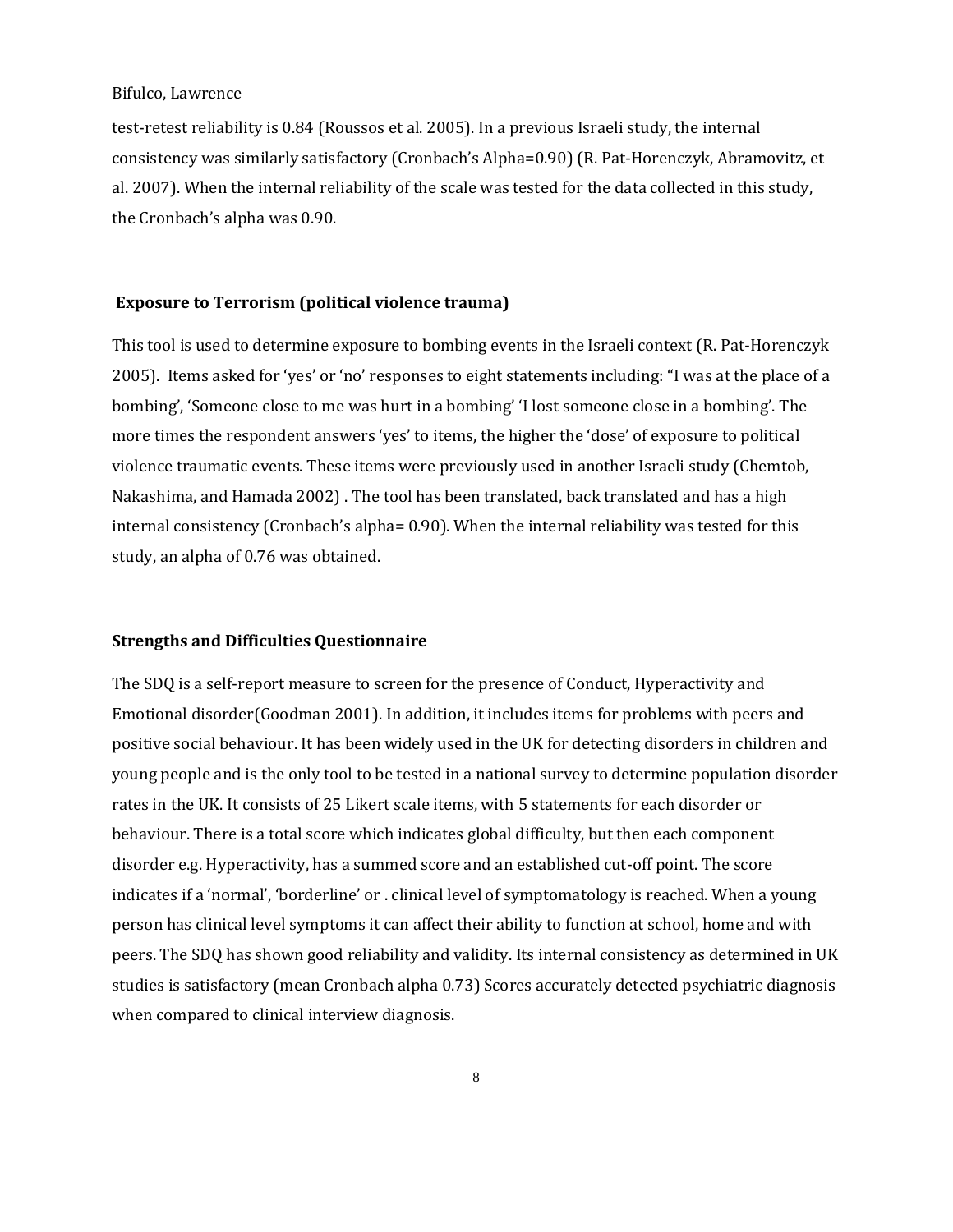The SDQ has not been used in Hebrew before but has been previously translated into Arabic [\(Goodman 2001\)](https://paperpile.com/c/7KnH2C/9FdK). The Cronbach's alpha for this study was calculated as 0.63 for the total difficulties score. Whilst this is rather below the usual acceptable level (eg 0.70) for a single construct, its lower level may reflect the number of disorders covered. The usual solution of deleting items to improve internal consistency was rejected since the measure uses carefully tested items to constitute disorder and using the established cut-off scores was considered more important than the internal reliability. However, this rather low internal reliability is acknowledged as a potential limitation of the study.

In the analysis, the presence of any one disorder at borderline or case level was utilised. Additionally, the presence of Emotional disorder, Conduct disorder or Hyperactive disorder at borderline or case level was utilised (to maximise numbers). The SDQ was additionally used to determine peer problems – this involved items concerning how well the child integrated with peers and lack of popularity – this was included as a psychosocial risk factor (not a disorder factor) in the analysis.

### **Parental bonding Instrument**

The Parental Bonding instrument is a self-administered questionnaire that measures a child's retrospective perception of their parent's care and control in their first 16 years[\(Parker, Tupling,](https://paperpile.com/c/7KnH2C/i3F7)  [and Brown 1979\).](https://paperpile.com/c/7KnH2C/i3F7) However, it was used in this study to capture *current* perception of parental care and control. The 25 item scale contains 12 'care' items and 13 'control' items and measures mother and fathers separately. Neglectful, authoritarian parenting are combined to derive the affectionless control variable [\(Parker, Tupling, and Brown 1979\).](https://paperpile.com/c/7KnH2C/i3F7) There is high internal consistency and good test-retest reliability for the published scale which is also found in several Israeli based studies for adult[s \(Canetti and Bachar 1997; Diamond et al. 2005\)](https://paperpile.com/c/7KnH2C/zbyX+TTbx). The Cronbach's alpha calculated for the PBI in this study was 0.75 for care and 0.66 for control. In the analysis affectionless control from mother, father and from either parent was included. There were missing values due to either a mother or father not being present in childhood however all children had at least one parental figure in the home.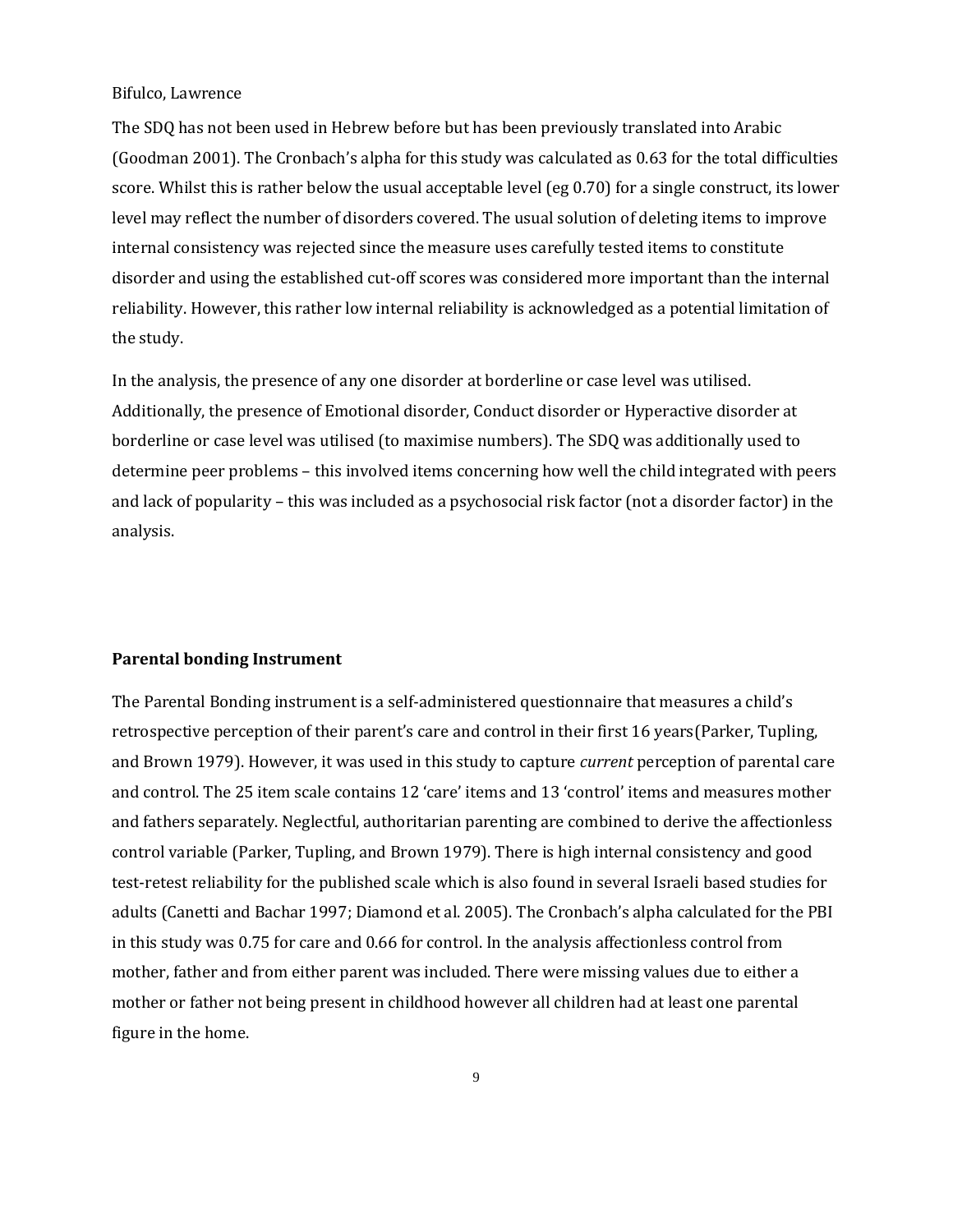# **Statistical Analysis**

All data was entered into SPSS 21 for analysis. The first stage used Pearson's r correlations to determine the strongest associations between variables. Next, data was analysed using chi-square statistics to examine dichotomous risk factors as related to different outcomes. Significance levels at p<.05 or below were utilised, with one-sided test findings provided for those at threshold levels. Finally, binary logistic regression was used to model dichotomized disorder outcomes and to find the most parsimonious fit of risk variables to disorder.

**Missing Data:** A small proportion of individual items in scales (e.g. under 5%) were missing. In line with recommended practice, the mean score across the sample for that item was inserted to assure no undue biasing of the total score. There were 8 young people who did not report on mothers and 24 who did not report on fathers because of separation. This means that for analysis of childhood scales the total numbers is lower than for the total sample.

#### **Results**

# **Prevalence of risks factors and disorder**

In the total sample of 108, there was a preponderance of boys n= 79 (73%). This gender imbalance is a noted limitation to the study. The sample had only slightly more Jews n=61 (57%) than Arabs n=47 (43%), when using national distinctions. In terms of religion, in addition to the 57% Jewish, the remaining religious affiliations were – Christian (33%); Druze (22%) and Muslims (7%). Druze is a distinct monotheistic religion formed in the tenth century in Egypt and related to Islam. National distinctions were used due to the small sample.

Most of the sample had fathers in employment (83%) and more than half of the mothers were employed (60%). In terms of living conditions, only a quarter of the sample (24%) had five or more rooms in the house, with 45% having three or fewer with half the adolescents sharing a bedroom. However, nearly all homes had telephones, televisions and computers. Half of the sample scored on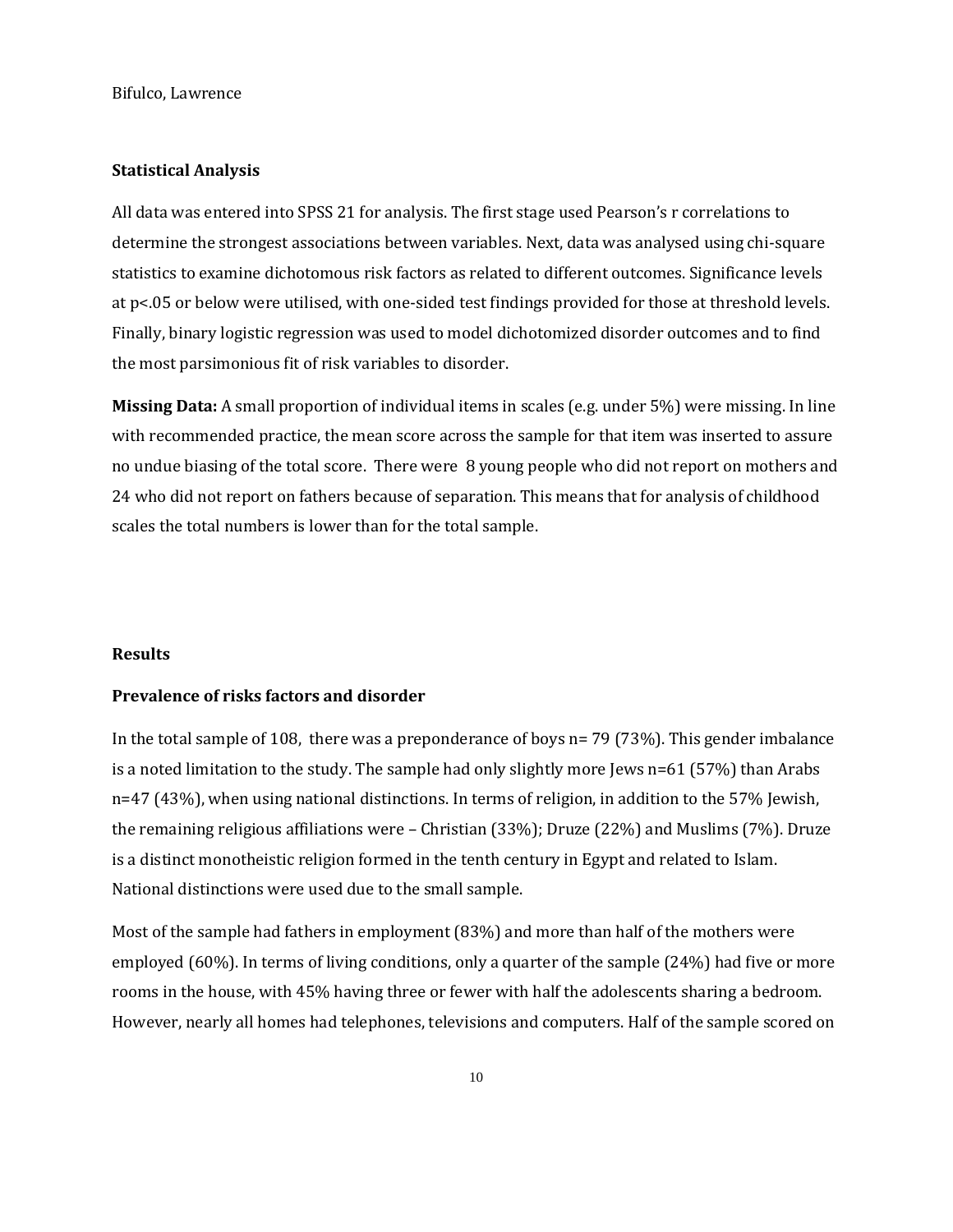the social deprivation index of father unemployed, having 3 or fewer rooms in the house and sharing a bedroom.

All the children had at least one parental figure in the home. A quarter of the children were from single parent families. For 19%, mother alone ran the household and for 7% fathers alone.

A third of the young people had problems with reported care or control from their parents in childhood. When the combined index of affectionless-control was examined, 15% of mothers and 19% of father's were reported to have such poor parenting. This rate is similar to a prior Israeli stud[y \(Canetti et al. 1997\).](https://paperpile.com/c/7KnH2C/I5dh)

Fifty-six percent of the youth had been exposed to a prior traumatic event, 40% to a political violence related event and 67% had exposure to either a prior or a political related traumatic event. There were 23% of the young people who had a clinical case level disorder which means that symptoms may impair functioning [\(Goodman et al. 2003\).](https://paperpile.com/c/7KnH2C/B0WQ) In terms of specific disorders, the most common (at borderline level was conduct disorder at 31% (33/108) with emotional disorder at 14% (15/108) and the least common was ADHD at 7% (8/108). Peer problems were experienced by 19% of the young people at case level.

#### **Social risk factors and exposure to trauma or terrorism events**

The relationship of demographic and social risk factors to the experience of at least one exposure of trauma or political violence using Chi square analysis is shown in Table 1. Having at least one trauma event was significantly more common for the Arab youth (p<.0001), for those with peer problems ( $p<02$ ) and somewhat higher in those with affectionless control from fathers ( $p<05$ , exact test). Exposure to a political violence event was significantly higher only for those *without*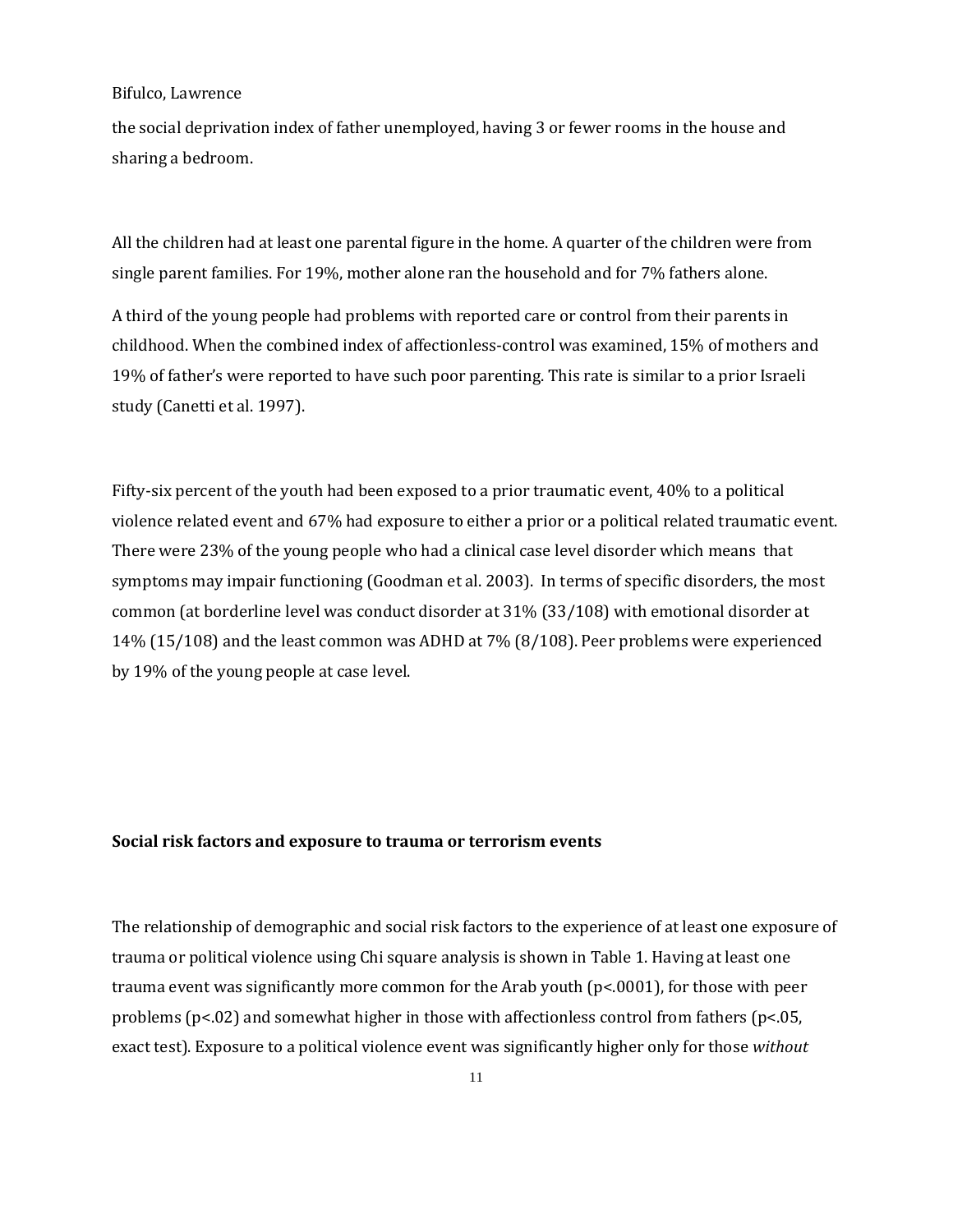social deprivation i.e. those more affluent in the sample (p<.007). (This may be because of higher bombing rates in Northern Israel which is an affluent Israeli-Arab area). None of the other risk factors was associated. Neither was ethnicity or social deprivation related to any of the other risk factors identified.

## **Table 1 here**

#### **Childhood risk factors, deprivation and any SDQ disorder**

SDQ disorder was unrelated to gender or ethnicity (see table 2). The expected higher rate of emotional disorder in girls was apparent but not at significant levels. SDQ borderline/case disorder was related to father's affectionless control ( $p<0.06$ ) and to any affectionless control ( $p<0.1$ ), with a trend in relating to peer problems (p<.06). However, any SDQ disorder overall was unrelated to the presence of any one personal trauma or political violence event exposure but hyperactive disorder in particular related to terrorist event exposure (p<.04). When type of disorder was examined in relation to psychosocial risk factors there was a trend for both emotional disorder and conduct disorder to relate to social deprivation (p<.04, single-sided test). Emotional disorder was not related to any other risk factor. Conduct disorder also related to peer problems. Hyperactive disorder related to peer problems, political violence events and affectionless control from both father and either parent (see table 2)

#### **Table 2 here**

Dose-response effects were observed for both personal trauma and political violence exposure scores (see figure 1) and SDQ ratings of any borderline/case disorder. However, there was a significant association only for political violence trauma events ( $\chi^2$ =7.609, 2df, p<.02). For personal trauma this indicated only a trend ( $\chi^2$ =4.966, 2df, p=.08).

# **Figure 1 here**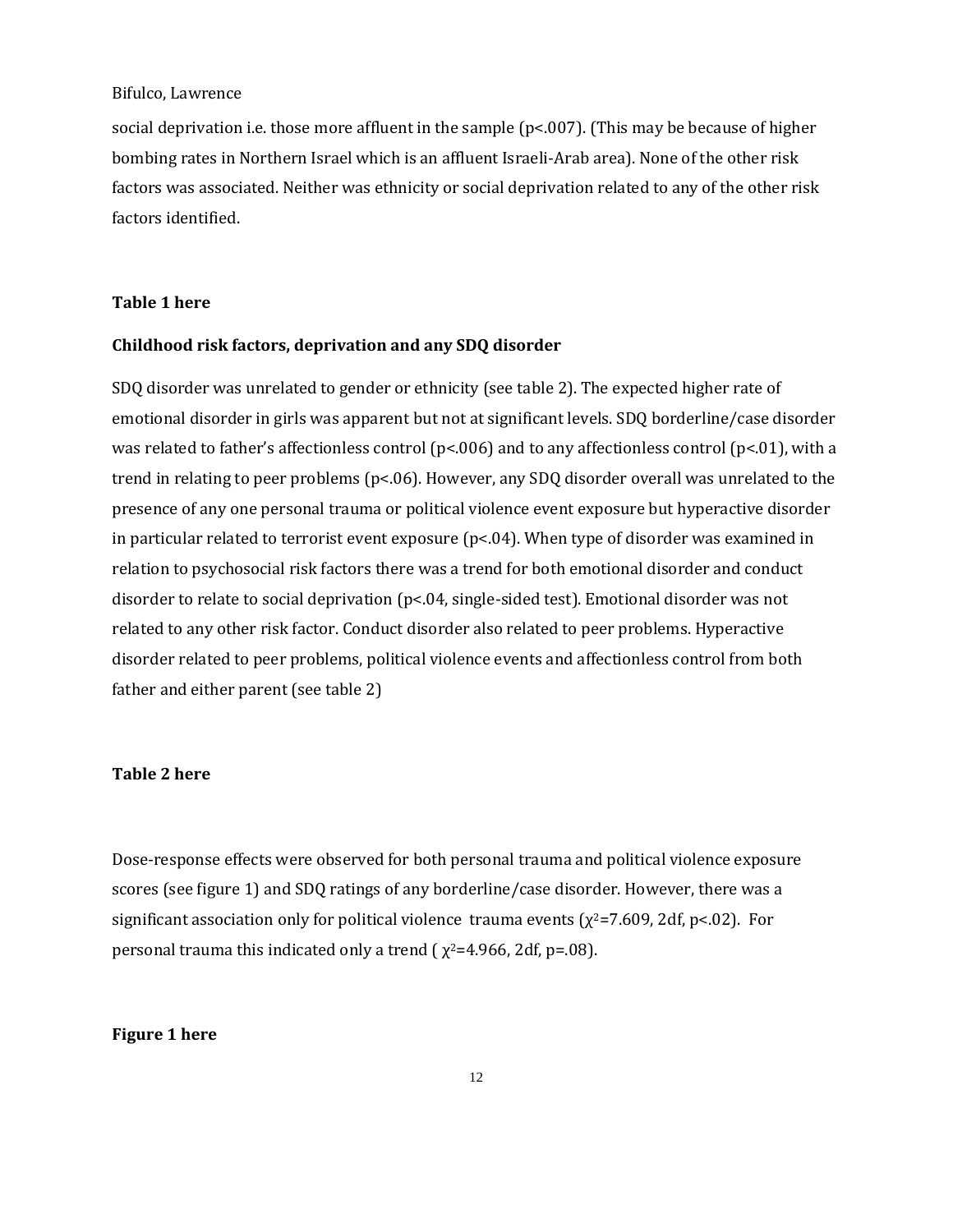### **Psychosocial risks for specific disorder outcomes**

Binary logistic regression was used to examine psychosocial risks for specific disorder outcomes (see table 3). Emotional disorder was excluded given no predictors were shown in earlier analysis. Conduct disorder was best modelled by the social deprivation index, exposure to political violence event and peer problems. Hyperactive disorder was best predicted by exposure to political violence and peer problems. When group membership was added to the regressions as a control factor for group bias and the same findings remained.

## **Table 3 here**

### **Discussion**

The first hypothesis was partially confirmed. Social deprivation, having poor childhood care and being exposed to personal trauma events predicted behavioural disorder and problems with peers. Emotional disorder did not add to the model. Personal trauma was related to parental affectionless control, peer problems and SDQ disorder overall, and this was more common in socially deprived Arabs. This model follows a developmental psychopathology model whereby damage from parental problem care and personal trauma is associated with peer difficulties and overall disorder. The fact this occurred more often in deprived families potentially under greater stress shows the implications of social factors.

None of the factors related to emotional disorder as might be expected. Given the higher propensity of boys in the sample and some support for increased risk in girls [\(Rudolph 2002\)](https://paperpile.com/c/7KnH2C/UAq8) it is understandable that behavioural disorder (conduct or ADHD) played a greater part in the analysis. But prior research would expect associations of affectionless control (particularly from mothers) and trauma experience to increase risk [\(A. Bifulco 2010\).](https://paperpile.com/c/7KnH2C/2COj) A reasonable conclusion cannot be made on current evidence and further investigation is required.

The second hypothesis was confirmed. Political violence events had a direct relationship to disorder, with a dose effect confirmed. This held for both conduct disorder and ADHD. The third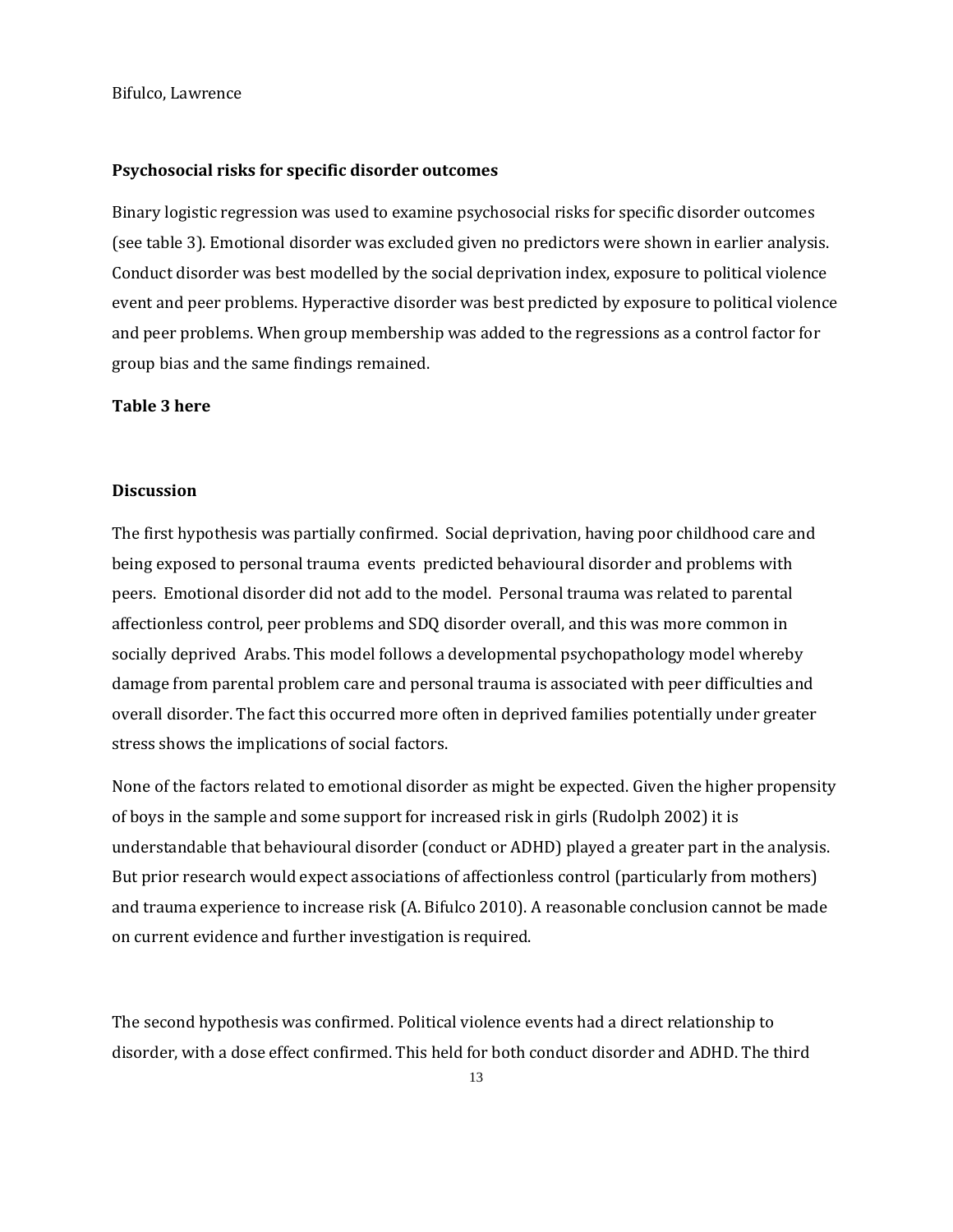hypothesis was not confirmed. Personal trauma did *not* increase risk of political trauma. There was no additional impact of personal trauma to disorder although peer issues did add to the model. It was the affluent youth who experienced the highest incident of political trauma and they were less likely to have personal trauma. Overall, Arab villages are not equipped to deal with war, have no emergency shelters or secure rooms [\(Ron 2014\).](https://paperpile.com/c/7KnH2C/fe2V) The entire population experiences political conflict but these populations have a physical vulnerability as well. Being in a higher income bracket means a family may have more personal and physical resources overall but they are not completely immune to the impacts of political violence.

Strengths of the study include its use of standardised measures, translated both into Hebrew and Arabic to investigate risk across these divides, as well as a high cooperation rate. Limitations include the cross-sectional nature of this analysis which limits the ability to determine time order and any causal effect. Also given all measures were self-report this may be open to biases from recall, or from the effects of symptoms. It should be noted that lower thresholds of disorder (at borderline/case level) were utilised which may have influenced findings. The study would benefit from replication using clinical interviews and more intensive assessment, for example of childhood and trauma experience.

### **Conclusion**

Types of trauma - personal or non-personal, need to be taken into account when investigating psychological disorder with a much wider remit than the more restricted trauma disorder (PTSD). Political violence exposure in conflict environments is an important risk factor for behavioural disorders in young people. This finding has important implications for these young people given their general risk of delinquency and antisocial behaviour as a result of living in these environments [\(Harel-Fisch et al. 2012; Klodnick et al. 2014\).](https://paperpile.com/c/7KnH2C/vOkJ+7OAd) Links between behavior disorders in conflict settings vary depending upon prior risk factors with higher-risk families requiring additional support to deal with the impacts of conflict.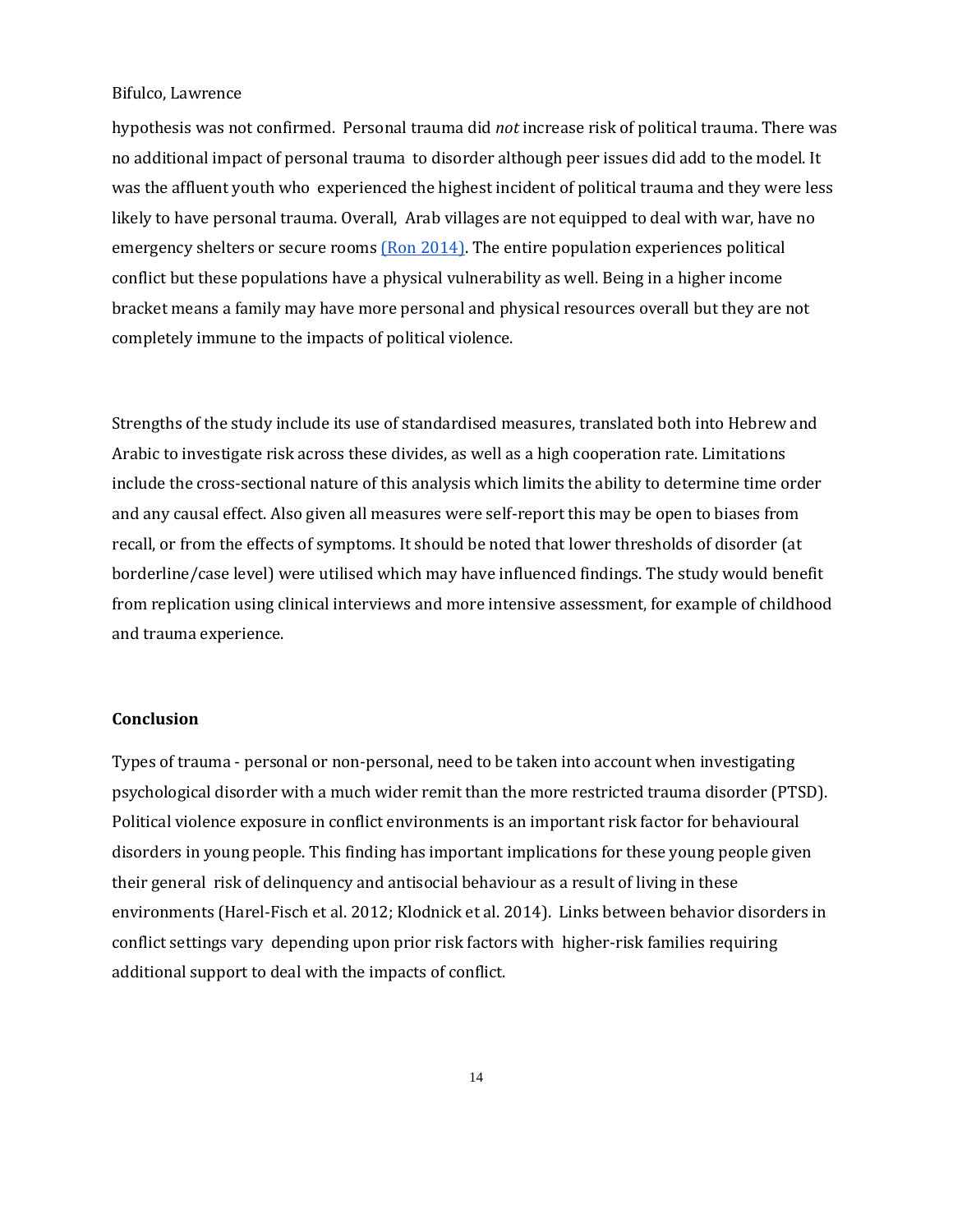Bibliography

- [Al-Krenawi, Alean, John R. Graham, and Yaniv Kanat-](http://paperpile.com/b/7KnH2C/v5S6)Maymon. 2009. "Analysis of Trauma Exposure, [Symptomatology and Functioning in Jewish Israeli and Palestinian Adolescents."](http://paperpile.com/b/7KnH2C/v5S6) *[The British](http://paperpile.com/b/7KnH2C/v5S6)  [Journal of Psychiatry: The Journal of Mental Science](http://paperpile.com/b/7KnH2C/v5S6)* [195 \(5\):427](http://paperpile.com/b/7KnH2C/v5S6)–32. [https://doi.org/](http://paperpile.com/b/7KnH2C/v5S6)[10.1192/bjp.bp.108.050393.](http://dx.doi.org/10.1192/bjp.bp.108.050393)
- Ardino, V. 2011. "Post-[Traumatic Syndromes in Childhood and Adolescence." Edited by V. Ardino.](http://paperpile.com/b/7KnH2C/RqgU)  [Chichester: John Wiley & Sons.](http://paperpile.com/b/7KnH2C/RqgU)
- Baker, A., and N. Shalhoub-[Kevorkian. 1999. "Effects of Political and Military Traumas on Children:](http://paperpile.com/b/7KnH2C/yhZ1)  [The Palestinian Case."](http://paperpile.com/b/7KnH2C/yhZ1) *[Clinical Psychology Review](http://paperpile.com/b/7KnH2C/yhZ1)* [19 \(8\):935](http://paperpile.com/b/7KnH2C/yhZ1)–50.
- [Bifulco, A. 2010. "Risk and Resilience in Young Londoners." In](http://paperpile.com/b/7KnH2C/2COj) *[Treating Traumatized Children: Risk,](http://paperpile.com/b/7KnH2C/2COj)  [Resilience and Recovery](http://paperpile.com/b/7KnH2C/2COj)*[, edited by R. Pat-Horenczyk and D. Brom, 117](http://paperpile.com/b/7KnH2C/2COj)–30. London: Routledge.
- [Bifulco, Antonia, Adriano Schimmenti, Patricia Moran, Catherine Jacobs, Amanda Bunn, and Adina](http://paperpile.com/b/7KnH2C/sdps)  [Carmen Rusu. 2014. "Problem Parental Care and Teenage Deliberate Self](http://paperpile.com/b/7KnH2C/sdps)-Harm in Young [Community Adults."](http://paperpile.com/b/7KnH2C/sdps) *[Bulletin of the Menninger Clinic](http://paperpile.com/b/7KnH2C/sdps)* [78 \(2\):95](http://paperpile.com/b/7KnH2C/sdps)–114. [https://doi.org/](http://paperpile.com/b/7KnH2C/sdps)[10.1521/bumc.2014.78.2.95.](http://dx.doi.org/10.1521/bumc.2014.78.2.95)
- [Bifulco, Antonia, and Geraldine](http://paperpile.com/b/7KnH2C/cv3w) Thomas. 2012. *[Understanding Adult Attachment in Family](http://paperpile.com/b/7KnH2C/cv3w)  [Relationships: Research, Assessment and Intervention](http://paperpile.com/b/7KnH2C/cv3w)*[. Routledge.](http://paperpile.com/b/7KnH2C/cv3w)  [https://market.android.com/details?id=book-Dw-N-XHQSSQC.](https://market.android.com/details?id=book-Dw-N-XHQSSQC)
- Canetti, L., and E[. Bachar. 1997. "Parental Bonding and Mental Health in Adolescence."](http://paperpile.com/b/7KnH2C/zbyX) *[Adolescence](http://paperpile.com/b/7KnH2C/zbyX)* [32 \(126\):381.](http://paperpile.com/b/7KnH2C/zbyX)
- [Canetti, L., E. Bachare, E. Galili-Weisstub, A. Kaplan De-](http://paperpile.com/b/7KnH2C/I5dh)Noura, and A. Y. Shalev. 1997. "Parental [Bonding and Mental Health in Adolescence."](http://paperpile.com/b/7KnH2C/I5dh) *[Adolescence](http://paperpile.com/b/7KnH2C/I5dh)* [32 \(126\):381](http://paperpile.com/b/7KnH2C/I5dh)–94.
- [Chemtob, Claude M., Joanne P. Nakashima, and Roger S. Hamada. 2002. "Psychosocial Intervention](http://paperpile.com/b/7KnH2C/EKQi)  [for Postdisaster Trauma Symptoms in Elementary School Children: A Controlled Community](http://paperpile.com/b/7KnH2C/EKQi)  [Field Study."](http://paperpile.com/b/7KnH2C/EKQi) *[Archives of Pediatrics & Adolescent Medicine](http://paperpile.com/b/7KnH2C/EKQi)* [156 \(3\):211](http://paperpile.com/b/7KnH2C/EKQi)–16. [https://doi.org/](http://paperpile.com/b/7KnH2C/EKQi)[10.1001/archpedi.156.3.211.](http://dx.doi.org/10.1001/archpedi.156.3.211)
- [Cicchetti, Dante. 2015.](http://paperpile.com/b/7KnH2C/K6wM) *[Developmental Psychopathology, Theory and Method](http://paperpile.com/b/7KnH2C/K6wM)*[. John Wiley & Sons.](http://paperpile.com/b/7KnH2C/K6wM)  [https://market.android.com/details?id=book-DC9ECwAAQBAJ.](https://market.android.com/details?id=book-DC9ECwAAQBAJ)
- [Cicero, S., K. Nooner, and R. Silva. 2011. "Vulnerability and Resilience in Childhood Trauma and](http://paperpile.com/b/7KnH2C/iw5B)  [PTSD." In](http://paperpile.com/b/7KnH2C/iw5B) *[Post-Traumatic Syndromes in Childhood and Adolescence](http://paperpile.com/b/7KnH2C/iw5B)*[, edited by V. Ardino.](http://paperpile.com/b/7KnH2C/iw5B)  [Chichester: John Wiley & Sons.](http://paperpile.com/b/7KnH2C/iw5B)
- [Cohen, Miri, and Jawdat Eid. 2007. "The Effect of Constant Threat of Terror on Israeli Jewish and](http://paperpile.com/b/7KnH2C/IO6I)  [Arab Adolescents."](http://paperpile.com/b/7KnH2C/IO6I) *[Anxiety, Stress, and Coping](http://paperpile.com/b/7KnH2C/IO6I)* [20 \(1\). Taylor & Francis Group:47](http://paperpile.com/b/7KnH2C/IO6I)–60. [https://doi.org/10.1080/10615800601167546.](http://paperpile.com/b/7KnH2C/IO6I)
- Diamond[, G., H. Didner, A. Waniel, B. Priel, J. Asherov, and S. Arbel. 2005. "Perceived Parental Care](http://paperpile.com/b/7KnH2C/TTbx)  [and Control among Israeli Female Adolescents Presenting to Emergency Rooms after Self-](http://paperpile.com/b/7KnH2C/TTbx)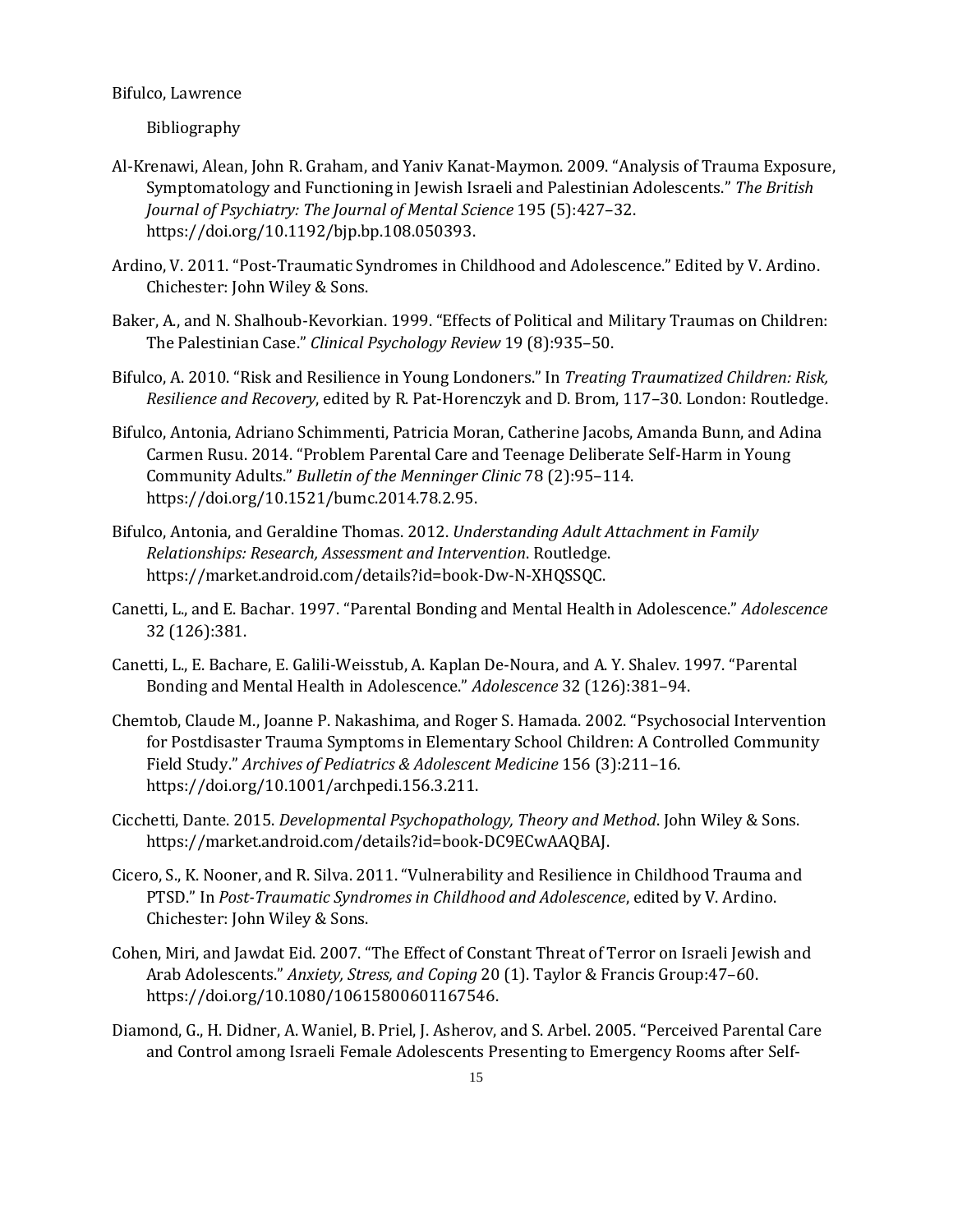[Poisoning."](http://paperpile.com/b/7KnH2C/TTbx) *[Adolescence](http://paperpile.com/b/7KnH2C/TTbx)* [40 \(Summer\).](http://paperpile.com/b/7KnH2C/TTbx)

- [Dyregrov, Atle, and William Yule. 2006. "A Review of PTSD in Children."](http://paperpile.com/b/7KnH2C/iQHi) *[Child and Adolescent Mental](http://paperpile.com/b/7KnH2C/iQHi)  [Health](http://paperpile.com/b/7KnH2C/iQHi)* 11 (4):176–[84. https://doi.org/](http://paperpile.com/b/7KnH2C/iQHi)[10.1111/j.1475-3588.2005.00384.x.](http://dx.doi.org/10.1111/j.1475-3588.2005.00384.x)
- [Farbstein, I., Mansback-Kleinfeld, D. Levinson, R. Goodman, I. Levav, I. Vograft, R. Kanaaneh, A.](http://paperpile.com/b/7KnH2C/xjMg)  [Ponizovsky, D. Brent, and A. Apter. 2010. "Prevalence and Correlates of Mental Disorders](http://paperpile.com/b/7KnH2C/xjMg) in [Israeli Adolescents: Results from a National Mental Health Survey."](http://paperpile.com/b/7KnH2C/xjMg) *[The Journal of Child](http://paperpile.com/b/7KnH2C/xjMg)  [Psychology and Psychiatry](http://paperpile.com/b/7KnH2C/xjMg)* [51 \(5\):630](http://paperpile.com/b/7KnH2C/xjMg)–39.
- [Felitti, Vincent J. 2002. "The Relationship of Adverse Childhood Experiences to Adult Health:](http://paperpile.com/b/7KnH2C/SktD)  [Turning Gold into Lead/ Belastungen in Der Kindheit Und Gesundheit Im Erwachsenenalter:](http://paperpile.com/b/7KnH2C/SktD)  [Die Verwandlung von Gold in Blei."](http://paperpile.com/b/7KnH2C/SktD) *[Zeitschrift Fur Psychosomatische Medizin Und](http://paperpile.com/b/7KnH2C/SktD)  [Psychotherapie](http://paperpile.com/b/7KnH2C/SktD)* [48 \(4\). Vandenhoeck & Ruprecht:359](http://paperpile.com/b/7KnH2C/SktD)–69. [https://doi.org/10.13109/zptm.2002.48.4.359.](https://doi.org/10.13109/zptm.2002.48.4.359)
- [Galobardes, B., M. Shaw, D. A. Lawlor, and J. W. Lynch. 2006. "Indicators of Socioeconomic Position."](http://paperpile.com/b/7KnH2C/KKSYj)  *[Journal of Epidemiology and Community Health](http://paperpile.com/b/7KnH2C/KKSYj)* [60 \(1\):7](http://paperpile.com/b/7KnH2C/KKSYj)–12. [http://doi.org/10.1136/jech.2004.023531.](http://doi.org/10.1136/jech.2004.023531)
- Garbarino, James, Kathleen Kostel[ny, and Nancy Dubrow. 1991. "What Children Can Tell Us about](http://paperpile.com/b/7KnH2C/qoNV)  [Living in Danger."](http://paperpile.com/b/7KnH2C/qoNV) *[The American Psychologist](http://paperpile.com/b/7KnH2C/qoNV)* [46 \(4\). American Psychological Association:376](http://paperpile.com/b/7KnH2C/qoNV)– [83. http://search.ebscohost.com/login.aspx?direct=true&db=pdh&AN=amp-46-4-](http://paperpile.com/b/7KnH2C/qoNV) [376&site=ehost-live.](http://search.ebscohost.com/login.aspx?direct=true&db=pdh&AN=amp-46-4-376&site=ehost-live)
- [Goldman, Larry S., Myron Genel, Rebecca J. Bezman, and Priscilla J. Slanetz. 1998. "Diagnosis and](http://paperpile.com/b/7KnH2C/GpAD)  Treatment of Attention-[Deficit/hyperactivity Disorder in Children and Adolescents."](http://paperpile.com/b/7KnH2C/GpAD) *[JAMA: The](http://paperpile.com/b/7KnH2C/GpAD)  [Journal of the American Medical Association](http://paperpile.com/b/7KnH2C/GpAD)*[. American Medical Association.](http://paperpile.com/b/7KnH2C/GpAD)  [http://psycnet.apa.org/psycinfo/1998-01691-003.](http://psycnet.apa.org/psycinfo/1998-01691-003)
- [Goodman, R. 2001. "Psychometric Properties of the Strengths and Difficulties Questionnaire \(SDQ\)."](http://paperpile.com/b/7KnH2C/9FdK)  *[Journal of the American Academy of Child and Adolescent Psychiatry](http://paperpile.com/b/7KnH2C/9FdK)* [40 :1337](http://paperpile.com/b/7KnH2C/9FdK)–45.
- Goodman, R., T. Ford, H. [Simmons, R. Gatward, and H. Meltzer. 2003. "Using the Strengths and](http://paperpile.com/b/7KnH2C/B0WQ)  [Difficulties Questionnaire \(SDQ\) to Screen for Child Psychiatric Disorders in a Community](http://paperpile.com/b/7KnH2C/B0WQ)  [Sample."](http://paperpile.com/b/7KnH2C/B0WQ) *[International Review of Psychiatry](http://paperpile.com/b/7KnH2C/B0WQ)* [15 \(1-2\):166](http://paperpile.com/b/7KnH2C/B0WQ)–72. [https://doi.org/](http://paperpile.com/b/7KnH2C/B0WQ)[10.1080/0954026021000046128.](http://dx.doi.org/10.1080/0954026021000046128)
- [Harel-Fisch, Yossi, Ziad Abdeen, Sophie D. Walsh, Qasrowi Radwan, and Haya Fogel-Grinvald. 2012.](http://paperpile.com/b/7KnH2C/vOkJ)  ["Multiple Risk Behaviors and Suicidal Ideation and Behavior among Israeli and Palestinian](http://paperpile.com/b/7KnH2C/vOkJ)  [Adolescents."](http://paperpile.com/b/7KnH2C/vOkJ) *[Social Science & Medicine](http://paperpile.com/b/7KnH2C/vOkJ)* [75 \(1\):98](http://paperpile.com/b/7KnH2C/vOkJ)–108. [https://doi.org/](http://paperpile.com/b/7KnH2C/vOkJ)[10.1016/j.socscimed.2012.03.005.](http://dx.doi.org/10.1016/j.socscimed.2012.03.005)
- [Klodnick, Vanessa Vorhies, Neil Guterman, Muhammad M. Haj-Yahia, and Becky Leshem. 2014.](http://paperpile.com/b/7KnH2C/7OAd)  ["EXPLORING ADOLESCENT COMMUNITY VIOLENCE EXPOSURE A](http://paperpile.com/b/7KnH2C/7OAd)ND POSTTRAUMATIC STRESS CROSS-[CULTURALLY IN ISRAEL."](http://paperpile.com/b/7KnH2C/7OAd) *[Journal of Community Psychology](http://paperpile.com/b/7KnH2C/7OAd)* [42 \(1\):47](http://paperpile.com/b/7KnH2C/7OAd)–60. [https://doi.org/](http://paperpile.com/b/7KnH2C/7OAd)[10.1002/jcop.21593.](http://dx.doi.org/10.1002/jcop.21593)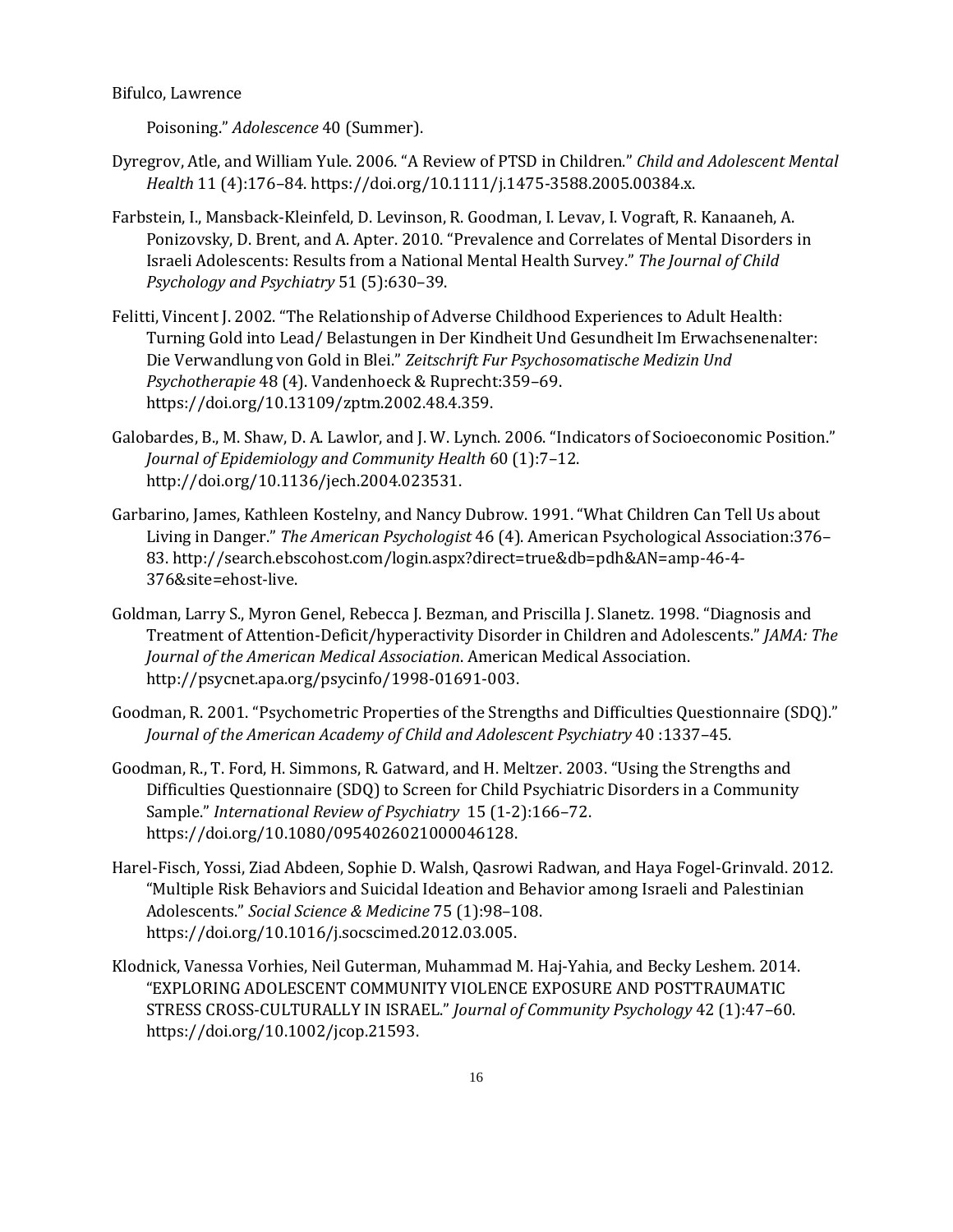- [Kolk, Bessel A. van der. 2017. "Developmental Trauma Disorder: Toward a Rational Diagnosis for](http://paperpile.com/b/7KnH2C/2z6W)  Children w[ith Complex Trauma Histories."](http://paperpile.com/b/7KnH2C/2z6W) *[Psychiatric Annals](http://paperpile.com/b/7KnH2C/2z6W)* [35 \(5\). SLACK Incorporated:401](http://paperpile.com/b/7KnH2C/2z6W)– [8. https://doi.org/10.3928/00485713-20050501-06.](http://paperpile.com/b/7KnH2C/2z6W)
- [Kolk, Bessel A. van der, Susan Roth, David Pelcovitz, Susanne Sunday, and Joseph Spinazzola. 2005.](http://paperpile.com/b/7KnH2C/umQF)  ["Disorders of Extreme Stress: The Empirical Foundation of a Complex Adaptation to Trauma."](http://paperpile.com/b/7KnH2C/umQF)  *[Journal of Traumatic Stress](http://paperpile.com/b/7KnH2C/umQF)* 18 (5):389–[99. https://doi.org/](http://paperpile.com/b/7KnH2C/umQF)[10.1002/jts.20047.](http://dx.doi.org/10.1002/jts.20047)
- Laufer, Avital, and Zahava [Solomon. 2006. "Posttraumatic Symptoms and Posttraumatic Growth](http://paperpile.com/b/7KnH2C/oJtj)  [Among Israeli Youth Exposed to Terror Incidents."](http://paperpile.com/b/7KnH2C/oJtj) *[Journal of Social and Clinical Psychology](http://paperpile.com/b/7KnH2C/oJtj)* [25](http://paperpile.com/b/7KnH2C/oJtj)  [\(4\). Guilford Publications Inc.:429](http://paperpile.com/b/7KnH2C/oJtj)–47. https://doi.org[/10.1521/jscp.2006.25.4.429.](http://paperpile.com/b/7KnH2C/oJtj)
- [Lawrence, S. 2012. "Riding in the Right Direction: Examining Risk and Resilience in High Risk Israeli](http://paperpile.com/b/7KnH2C/NifZ)  [Youth Involved in a Sports Intervention." University of London, Royal Holloway.](http://paperpile.com/b/7KnH2C/NifZ)  [http://ethos.bl.uk/OrderDetails.do?uin=uk.bl.ethos.588516.](http://ethos.bl.uk/OrderDetails.do?uin=uk.bl.ethos.588516)
- [Loeber, R., J. D. Burke, B. B. Lahey, A. Winters, and M. Zera. 2000. "Oppos](http://paperpile.com/b/7KnH2C/ro4e)itional Defiant and Conduct [Disorder: A Review of the Past 10 Years, Part I."](http://paperpile.com/b/7KnH2C/ro4e) *[Journal of the American Academy of Child and](http://paperpile.com/b/7KnH2C/ro4e)  [Adolescent Psychiatry](http://paperpile.com/b/7KnH2C/ro4e)* 39 (12):1468–[84. https://doi.org/10.1097/00004583-200012000-](http://paperpile.com/b/7KnH2C/ro4e) [00007.](http://dx.doi.org/10.1097/00004583-200012000-00007)
- Marie-Alsana, Wisam, Muhammad M. Haj-[Yahia, and Charles W. Greenbaum. 2006. "Violence among](http://paperpile.com/b/7KnH2C/SHCj)  [Arab Elementary School Pupils in Israel."](http://paperpile.com/b/7KnH2C/SHCj) *[Journal of Interpersonal Violence](http://paperpile.com/b/7KnH2C/SHCj)* [21 \(1\):58](http://paperpile.com/b/7KnH2C/SHCj)–88. [https://doi.org/10.1177/0886260505281604.](http://paperpile.com/b/7KnH2C/SHCj)
- [Neuner, Frank, Maggie Schauer, Unni Karunakara, Christine Klaschik, Christina Robert, and Thomas](http://paperpile.com/b/7KnH2C/ibYA)  [Elbert. 2004. "Psychological Trauma and Evidence for Enhanced Vulnerability for](http://paperpile.com/b/7KnH2C/ibYA)  [Posttraumatic Stress Disorder through Previous Trauma among West Nile Refugees."](http://paperpile.com/b/7KnH2C/ibYA) *[BMC](http://paperpile.com/b/7KnH2C/ibYA)  [Psychiatry](http://paperpile.com/b/7KnH2C/ibYA)* [4 \(October\):34. https://doi.org/](http://paperpile.com/b/7KnH2C/ibYA)[10.1186/1471-244X-4-34.](http://dx.doi.org/10.1186/1471-244X-4-34)
- [Palmieri, Patrick a., Daphna Canetti-Nisim, Sandro Galea, Robert J. Johnson, and Stevan E. Hobfoll.](http://paperpile.com/b/7KnH2C/yaQh)  [2008. "The Psychological Impact of the Israel](http://paperpile.com/b/7KnH2C/yaQh)-Hezbollah War on Jews and Arabs in Israel: The [Impact of Risk and Resilience Factors."](http://paperpile.com/b/7KnH2C/yaQh) *[Social Science & Medicine](http://paperpile.com/b/7KnH2C/yaQh)* [67 \(8\):1208](http://paperpile.com/b/7KnH2C/yaQh)–16. [https://doi.org/](http://paperpile.com/b/7KnH2C/yaQh)[10.1016/j.socscimed.2008.06.030.](http://dx.doi.org/10.1016/j.socscimed.2008.06.030)
- [Parker, G., H. Tupling, and L. B. Brown. 1979. "A Parental Bonding Instrument."](http://paperpile.com/b/7KnH2C/i3F7) *[The British Journal](http://paperpile.com/b/7KnH2C/i3F7)  [of Medical Psychology](http://paperpile.com/b/7KnH2C/i3F7)* [52:1](http://paperpile.com/b/7KnH2C/i3F7)–10.
- Pat-Horenczyk, R. 2005. "Post[-Traumatic Distress in Adolescents Exposed to Ongoing Terror:](http://paperpile.com/b/7KnH2C/nIe9)  Findings from a School-[Based Screening Project in the Jerusalem Area." In](http://paperpile.com/b/7KnH2C/nIe9) *[The Trauma of](http://paperpile.com/b/7KnH2C/nIe9)  [Terrorism Sharing Knowledge and Shared Care](http://paperpile.com/b/7KnH2C/nIe9)*[, edited by Y. Daniely and D. Brom. Haworth](http://paperpile.com/b/7KnH2C/nIe9)  [Press.](http://paperpile.com/b/7KnH2C/nIe9)
- Pat-[Horenczyk, R., R. Abramovitz, O. Doppelt, D. Brom, A. Daie, and C. Chemtob. 2007. "Adolescent](http://paperpile.com/b/7KnH2C/0uM7)  Exposure to [Recurrent Terrorism in Israel: Posttraumatic Distress and Functional](http://paperpile.com/b/7KnH2C/0uM7)  [Impairment."](http://paperpile.com/b/7KnH2C/0uM7) *[The American Journal of Orthopsychiatry](http://paperpile.com/b/7KnH2C/0uM7)* [77 \(1\):76](http://paperpile.com/b/7KnH2C/0uM7)–85.

Pat-[Horenczyk, R., O. Peled, T. Miron, D. Brom, Y. Villa, and C. M. Chemtob. 2007. "Risk](http://paperpile.com/b/7KnH2C/EQpY)-Taking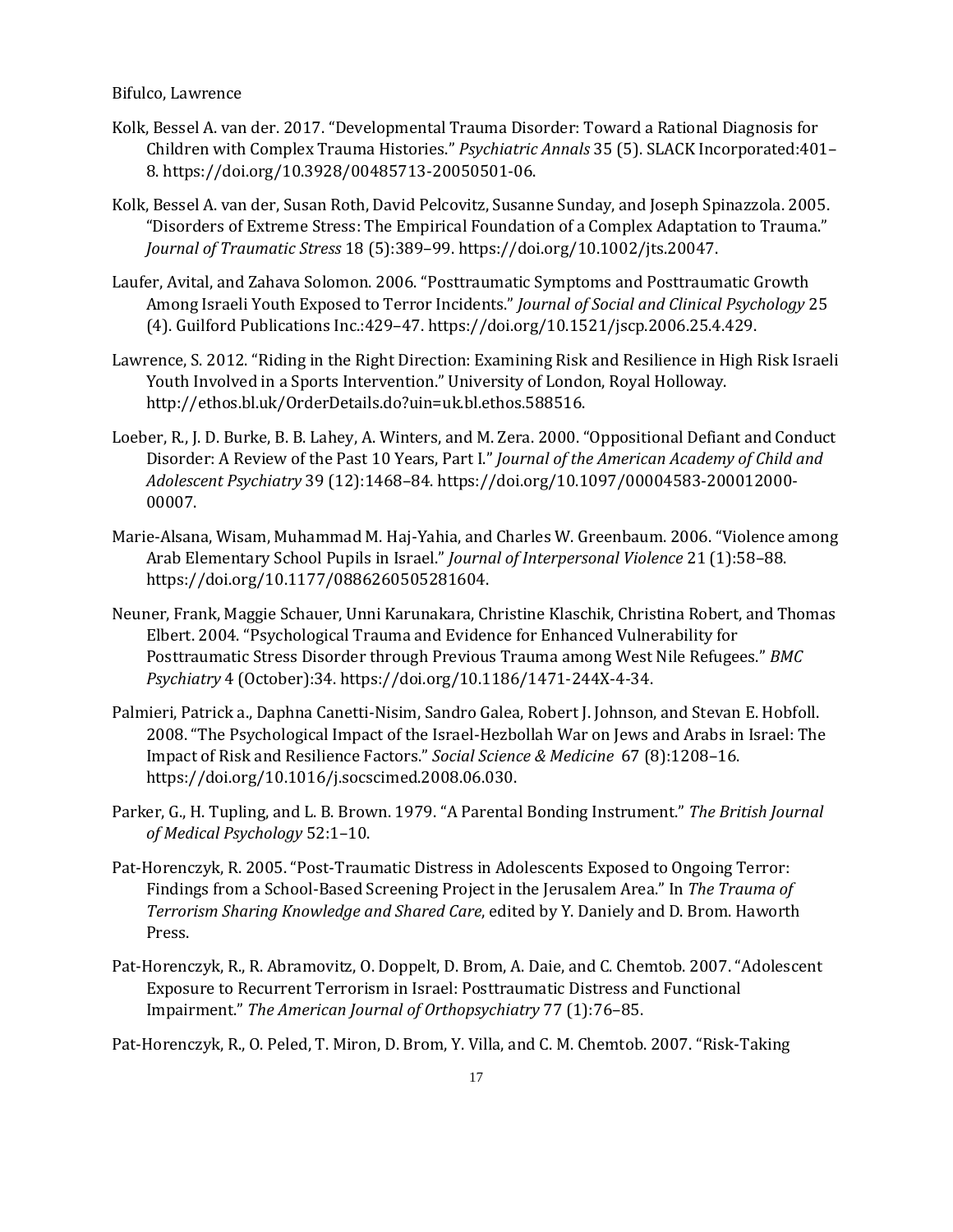[Behaviors among Israeli Adolescents Exposed to Recurrent Terrorism: Provoking Danger](http://paperpile.com/b/7KnH2C/EQpY)  [under Continuous Threat?"](http://paperpile.com/b/7KnH2C/EQpY) *[The American Journal of Psychiatry](http://paperpile.com/b/7KnH2C/EQpY)* [164 \(1\):66](http://paperpile.com/b/7KnH2C/EQpY)–72. [http://www.ncbi.nlm.nih.gov/entrez/query.fcgi?cmd=Retrieve&db=PubMed&dopt=Citation&l](http://www.ncbi.nlm.nih.gov/entrez/query.fcgi?cmd=Retrieve&db=PubMed&dopt=Citation&list_uids=17202546) [ist\\_uids=17202546.](http://www.ncbi.nlm.nih.gov/entrez/query.fcgi?cmd=Retrieve&db=PubMed&dopt=Citation&list_uids=17202546)

- [Pat-Horenczyk, R., R. Rabinowitz, A. Rice, and A. Tucker-](http://paperpile.com/b/7KnH2C/iCNO)Levin. 2009. "The Search for Risk and [Protective Factors in Childhood PTSD: From Variables to Process." In](http://paperpile.com/b/7KnH2C/iCNO) *[Treating Traumatized](http://paperpile.com/b/7KnH2C/iCNO)  [Children: Risk, Resilience and Recovery](http://paperpile.com/b/7KnH2C/iCNO)*[, edited by D. Brom, R. Pat-Horenczyk, and J. Ford. Hove:](http://paperpile.com/b/7KnH2C/iCNO)  [Routledge.](http://paperpile.com/b/7KnH2C/iCNO)
- [Pat-Horenczyk, Ruth, Radwan Qasrawi, Roseanne Lesack, Muhammad Haj-Yahia, Osnat Peled,](http://paperpile.com/b/7KnH2C/9TSg)  [Mohammed Shaheen, Rony Berger, Danny Brom, Randi Garber, and Ziad Abdeen. 2009.](http://paperpile.com/b/7KnH2C/9TSg)  ["Posttraumatic Symptoms, Functional Impairment, and Coping among Adolesc](http://paperpile.com/b/7KnH2C/9TSg)ents on Both [Sides of the Israeli-Palestinian Conflict: A Cross-](http://paperpile.com/b/7KnH2C/9TSg)Cultural Approach." *[Applied Psychology =](http://paperpile.com/b/7KnH2C/9TSg)  [Psychologie Appliquee](http://paperpile.com/b/7KnH2C/9TSg)* 58 (4):688–[708. https://doi.org/10.1111/j.1464-0597.2008.00372.x.](http://paperpile.com/b/7KnH2C/9TSg)
- Pynoos, R. S., N. Rodriguez, A. M[. Steinberg, M. Stuber, and C. Frederick. 1998. "UCLA PTSD Index for](http://paperpile.com/b/7KnH2C/e874)  DSM-[IV, Revision 1: Child Version." Edited by A. M. Steinberg, M. Brymer, K. Decker, and R. S.](http://paperpile.com/b/7KnH2C/e874)  [Pynoos.](http://paperpile.com/b/7KnH2C/e874) *[University of California Los Angeles Post-Traumatic Stress Reaction Index](http://paperpile.com/b/7KnH2C/e874)*[. Current](http://paperpile.com/b/7KnH2C/e874)  [Psychiatry Reports 2004.](http://paperpile.com/b/7KnH2C/e874)
- [Qouta, S., R. L. Punamaki, E. Montgomery, and E. El Sarraj. 2007. "Pre](http://paperpile.com/b/7KnH2C/Phpf)dictors of Psychological [Distress and Positive Resources among Palestinian Adolescents: Trauma, Child and Mothering](http://paperpile.com/b/7KnH2C/Phpf)  [Characteristics."](http://paperpile.com/b/7KnH2C/Phpf) *[Child Abuse & Neglect](http://paperpile.com/b/7KnH2C/Phpf)* [31 \(7\):699](http://paperpile.com/b/7KnH2C/Phpf)–717.
- [Ron, Pnina. 2014. "Posttraumatic Stress Disorder among Three](http://paperpile.com/b/7KnH2C/ZpkV)-Generation Families in Times of [War: A Comparison between Israeli Jewish and Arabs after the Second Lebanon War \(2006\)](http://paperpile.com/b/7KnH2C/ZpkV)  [and Cast Lead Operation \(2009\)."](http://paperpile.com/b/7KnH2C/ZpkV) *[Traumatology](http://paperpile.com/b/7KnH2C/ZpkV)* [20 \(4\). Educational Publishing](http://paperpile.com/b/7KnH2C/ZpkV)  [Foundation:269.](http://paperpile.com/b/7KnH2C/ZpkV) [http://psycnet.apa.org/journals/trm/20/4/269/.](http://psycnet.apa.org/journals/trm/20/4/269/)
- [Rosshandler, Yasmin, Brian J. Hall, and Daphna Canetti. 2016. "An Application of an](http://paperpile.com/b/7KnH2C/tvZM) Ecological [Framework to Understand Risk Factors of PTSD due to Prolonged Conflict Exposure: Israeli](http://paperpile.com/b/7KnH2C/tvZM)  [and Palestinian Adolescents in the Line of Fire."](http://paperpile.com/b/7KnH2C/tvZM) *[Psychological Trauma: Theory, Research,](http://paperpile.com/b/7KnH2C/tvZM)  [Practice and](http://paperpile.com/b/7KnH2C/tvZM) Policy* [8 \(5\). psycnet.apa.org:641](http://paperpile.com/b/7KnH2C/tvZM)–48. https://doi.org[/10.1037/tra0000124.](http://dx.doi.org/10.1037/tra0000124)
- [Roussos, A., A. K. Goenjian, A. M. Steinberg, C. Sotiropoulou, M. Kakaki, C. Kabakos, S. Karagianni,](http://paperpile.com/b/7KnH2C/dpdB)  [and V. Manouras. 2005. "Posttraumatic Stress and Depressive Reactions among Children and](http://paperpile.com/b/7KnH2C/dpdB)  Adolescents after the 1999 Ea[rthquake in Ano Liosia, Greece."](http://paperpile.com/b/7KnH2C/dpdB) *[The American Journal of](http://paperpile.com/b/7KnH2C/dpdB)  [Psychiatry](http://paperpile.com/b/7KnH2C/dpdB)* [162:530](http://paperpile.com/b/7KnH2C/dpdB)–37.
- Roy, P., M. Ru[tter, and A. Pickles. 2000. "Institutional Care: Risk from Family Background or Pattern](http://paperpile.com/b/7KnH2C/uVeE)  [of Rearing?"](http://paperpile.com/b/7KnH2C/uVeE) *[Journal of Child Psychology and Psychiatry, and Allied Disciplines](http://paperpile.com/b/7KnH2C/uVeE)* [41 \(2\):139](http://paperpile.com/b/7KnH2C/uVeE)–49. [https://www.ncbi.nlm.nih.gov/pubmed/10750540.](https://www.ncbi.nlm.nih.gov/pubmed/10750540)
- Rud[olph, Karen D. 2002. "Gender Differences in Emotional Responses to Interpersonal Stress](http://paperpile.com/b/7KnH2C/UAq8)  [during Adolescence."](http://paperpile.com/b/7KnH2C/UAq8) *[Journal of Adolescent Health Care: Official Publication of the Society for](http://paperpile.com/b/7KnH2C/UAq8)  [Adolescent Medicine](http://paperpile.com/b/7KnH2C/UAq8)* 30 (4). Elsevier:3–[13. https://doi.org/10.1016/S1054-139X\(01\)00383-4.](http://paperpile.com/b/7KnH2C/UAq8)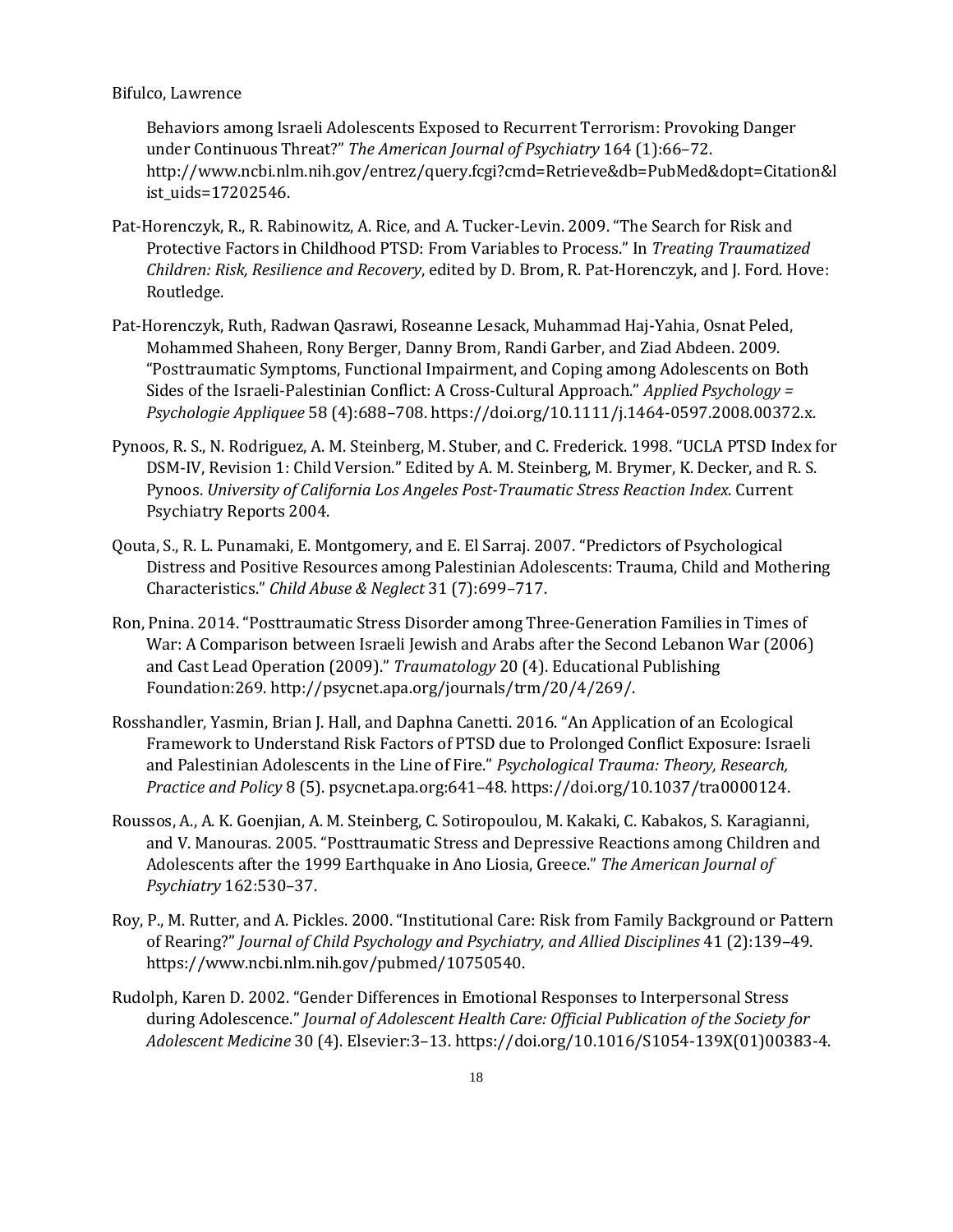- [Schiff, Miriam, Ruth Pat-Horenczyk, Rami Benbenishty, Danny Brom, Naomi Baum, and Ron Avi](http://paperpile.com/b/7KnH2C/skGh)  [Astor. 2010. "Do Adolescents Know When They Need Help in the Aftermath of War?"](http://paperpile.com/b/7KnH2C/skGh) *[Journal of](http://paperpile.com/b/7KnH2C/skGh)  [Traumatic Stress](http://paperpile.com/b/7KnH2C/skGh)* [23 \(5\). Wiley Subscription Services, Inc., A Wiley Company:657](http://paperpile.com/b/7KnH2C/skGh)–60. [https://doi.org/](http://paperpile.com/b/7KnH2C/skGh)[10.1002/jts.20558.](http://dx.doi.org/10.1002/jts.20558)
- [Slone, Michelle, Iris Lavi, Emily J. Ozer, and Adi Pollak. 2017. "The Israeli](http://paperpile.com/b/7KnH2C/OX4X)-Palestinian Conflict: Meta-[Analysis of Exposure and Outcome Relations](http://paperpile.com/b/7KnH2C/OX4X) for Children of the Region." *[Children and Youth](http://paperpile.com/b/7KnH2C/OX4X)  [Services Review](http://paperpile.com/b/7KnH2C/OX4X)* 74 (March):50–[61. https://doi.org/10.1016/j.childyouth.2017.01.019.](http://paperpile.com/b/7KnH2C/OX4X)
- [Slone, Michelle, and Tomer Shechner. 2009. "Psychiatric Consequences for Israeli Adolescents o](http://paperpile.com/b/7KnH2C/xfBG)f [Protracted Political Violence: 1998-](http://paperpile.com/b/7KnH2C/xfBG)2004." *[Journal of Child Psychology and Psychiatry, and Allied](http://paperpile.com/b/7KnH2C/xfBG)  [Disciplines](http://paperpile.com/b/7KnH2C/xfBG)* 50 (3):280–[89. https://doi.org/10.1111/j.1469-7610.2008.01940.x.](http://paperpile.com/b/7KnH2C/xfBG)
- [Wayment, Heidi A. 2006. "Attachment Style, Empathy, and Helping Following a Collective Loss:](http://paperpile.com/b/7KnH2C/6a1q)  [Evidence from the September 11 Terrorist Attacks."](http://paperpile.com/b/7KnH2C/6a1q) *[Attachment & Human Development](http://paperpile.com/b/7KnH2C/6a1q)* [8](http://paperpile.com/b/7KnH2C/6a1q)  (1):1–[9. https://doi.org/10.1080/14616730600585292.](http://paperpile.com/b/7KnH2C/6a1q)
- [Yablon, Yaacov Boaz, Haya Itzhaky, and Shira Pagorek-](http://paperpile.com/b/7KnH2C/MCyp)Eshel. 2011. "Positive and Negative Effects of [Long-Term Bombardment Among Israeli Adolescents: The Role of Gender and Social](http://paperpile.com/b/7KnH2C/MCyp)  [Environment."](http://paperpile.com/b/7KnH2C/MCyp) *[Child & Adolescent Social Work Journal: C & A](http://paperpile.com/b/7KnH2C/MCyp)* [28 \(3\). Springer Netherlands:189](http://paperpile.com/b/7KnH2C/MCyp)– [202. https://doi.org/](http://paperpile.com/b/7KnH2C/MCyp)[10.1007/s10560-011-0227-z.](http://dx.doi.org/10.1007/s10560-011-0227-z)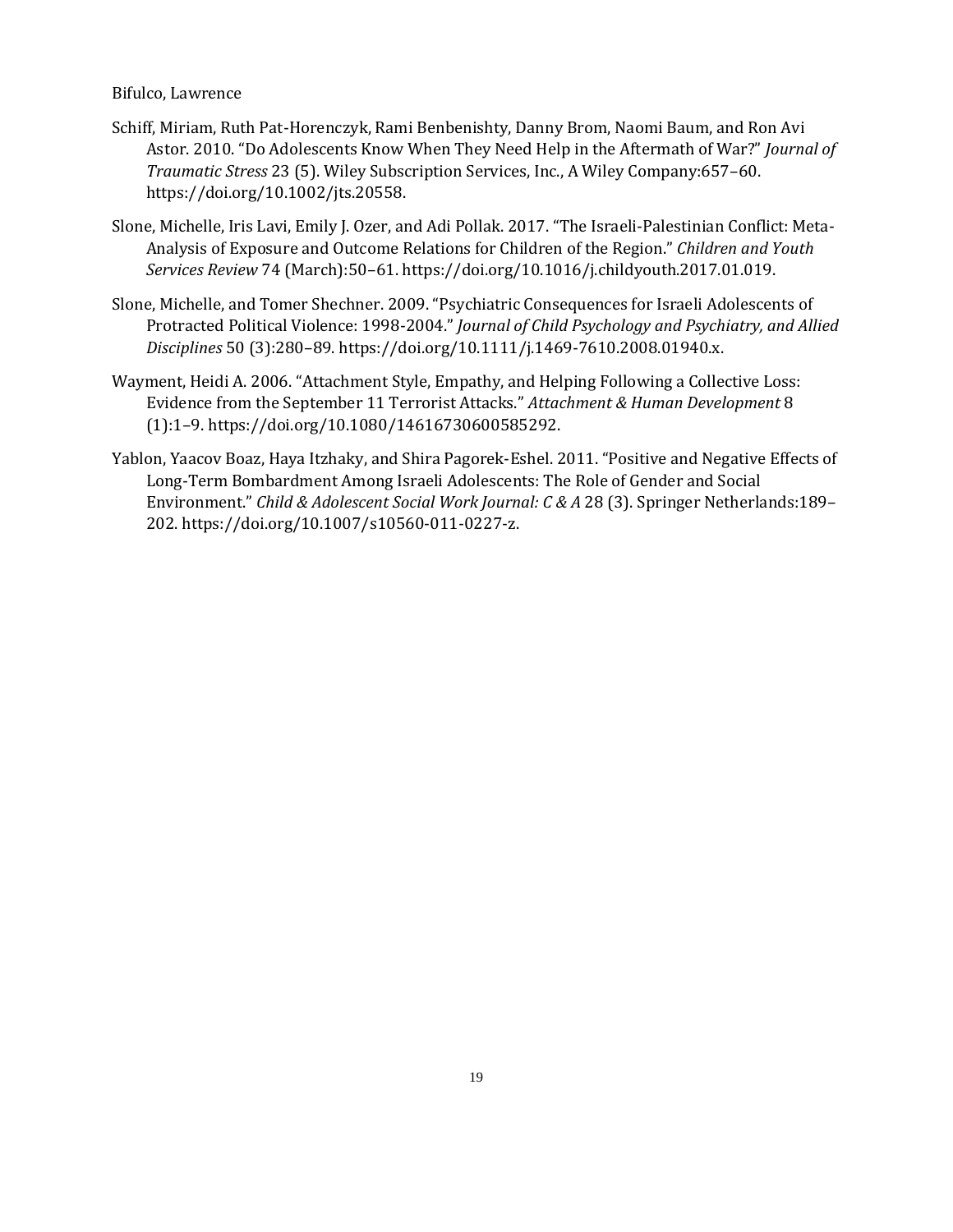Figure 1: Dose effect of number and type of trauma event and SDQ disorder (borderline or case).

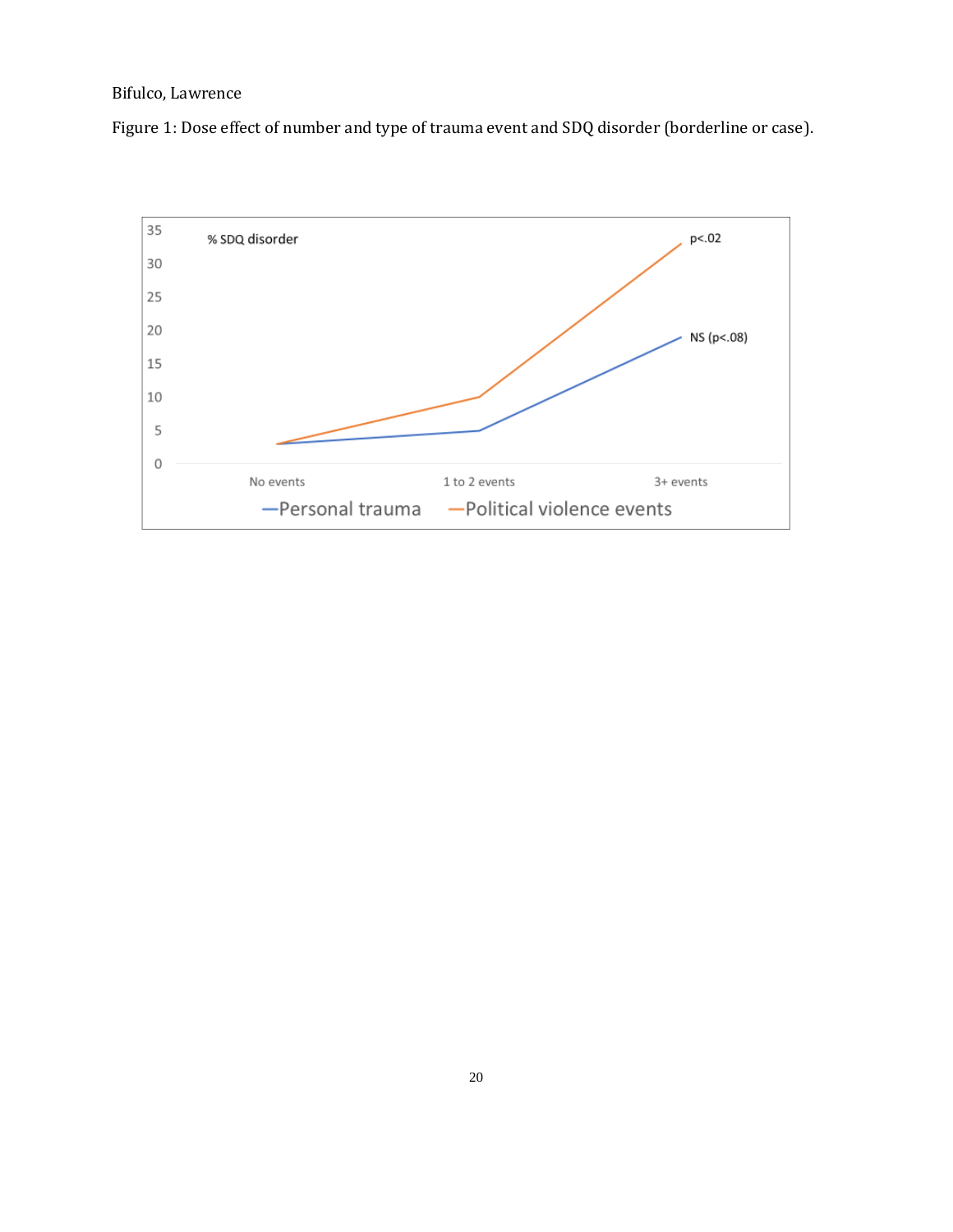| Exposure to personal  |                   | Exposure to political violence |                    |  |
|-----------------------|-------------------|--------------------------------|--------------------|--|
| trauma event $(n=59)$ |                   | event $(n=43)$                 |                    |  |
| % (n)                 | $\chi^2$ , df, p< | % (n)                          | $\chi^2$ , df, p<  |  |
| $52 + 3%$             | $.88, 1, p = .38$ | $38\pm3\%$ (30)                | $.356, 1, p = .65$ |  |
| (41)                  |                   | 45±5% (13)                     |                    |  |
| $62 + 5%$             |                   |                                |                    |  |
| (18)                  |                   |                                |                    |  |
| 38±3%                 | 16.19, 1,         | $38\pm3\%$ (23)                | $.364, 1, p = .55$ |  |
| (23)                  | p<.0001           | 43±4% (20)                     |                    |  |
| 77±3%                 |                   |                                |                    |  |
| (36)                  |                   |                                |                    |  |
| 54±4%                 | $.037,1$ , p=1.00 | $28\pm3\%$ (15)                | 6.98, 1,           |  |
| (29)                  |                   | $52\pm4\%$ (28)                | p<.011             |  |
| 56±4%                 |                   |                                |                    |  |
| (30)                  |                   |                                |                    |  |
| 76±5%                 | 4.88, 1,          | $29\pm5\%$ (6)                 | 1.46,1, $p=.32$    |  |
| (16)                  | p<.03             | $43\pm3\%$ (37)                |                    |  |
| 49±3%                 |                   |                                |                    |  |
| (43)                  |                   |                                |                    |  |
| $67 + 6\%$            | 1.01, 1,          | $33\pm6\%$ (5)                 | .34, 1, p=.77      |  |
| (10)                  | $p = 406$         | 39±3% (33)                     |                    |  |
| 53±3%                 |                   |                                |                    |  |
| (45)                  |                   |                                |                    |  |
|                       |                   |                                |                    |  |

# **Table 1 Risk factors for personal and terrorism event exposure (Chi square analysis)**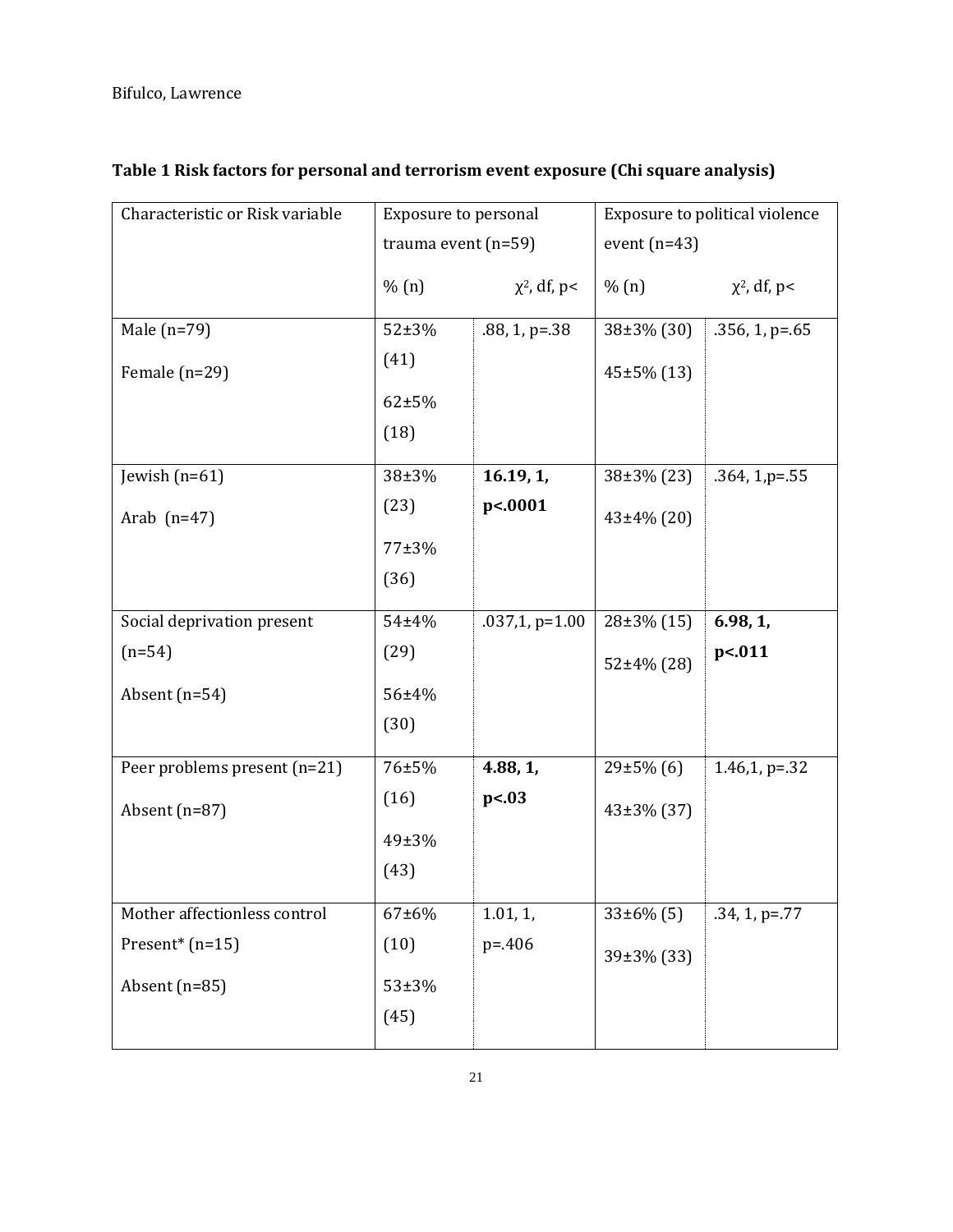Bifulco, Lawrence

| Father affectionless control    | 81±5%         | 5.370, 1        | $50\pm7\%$ (8)  | $.754, 1, p = .41$ |  |
|---------------------------------|---------------|-----------------|-----------------|--------------------|--|
| Present <sup>*</sup> ( $n=16$ ) | (13)          | p<.02           | $40\pm3\%$ (27) |                    |  |
| Absent $(n=68)$                 | 56±3%         |                 |                 |                    |  |
|                                 | (38)          |                 |                 |                    |  |
|                                 |               |                 |                 |                    |  |
| Any affectionless control       | 70±5%         | 3.65, 1, p<0.09 | $41\pm6\%$ (9)  |                    |  |
| Present <sup>*</sup> $(n=20)$   | (14)          | $(p<.04, 1-$    | $40\pm3\%$ (34) | $.006, 1, p=1.00$  |  |
| Absent $(n=82)$                 | 56±3%<br>(46) | sided test)     |                 |                    |  |
|                                 |               |                 |                 |                    |  |

\*Where parent was absent from household, the index was rated as 'absent'.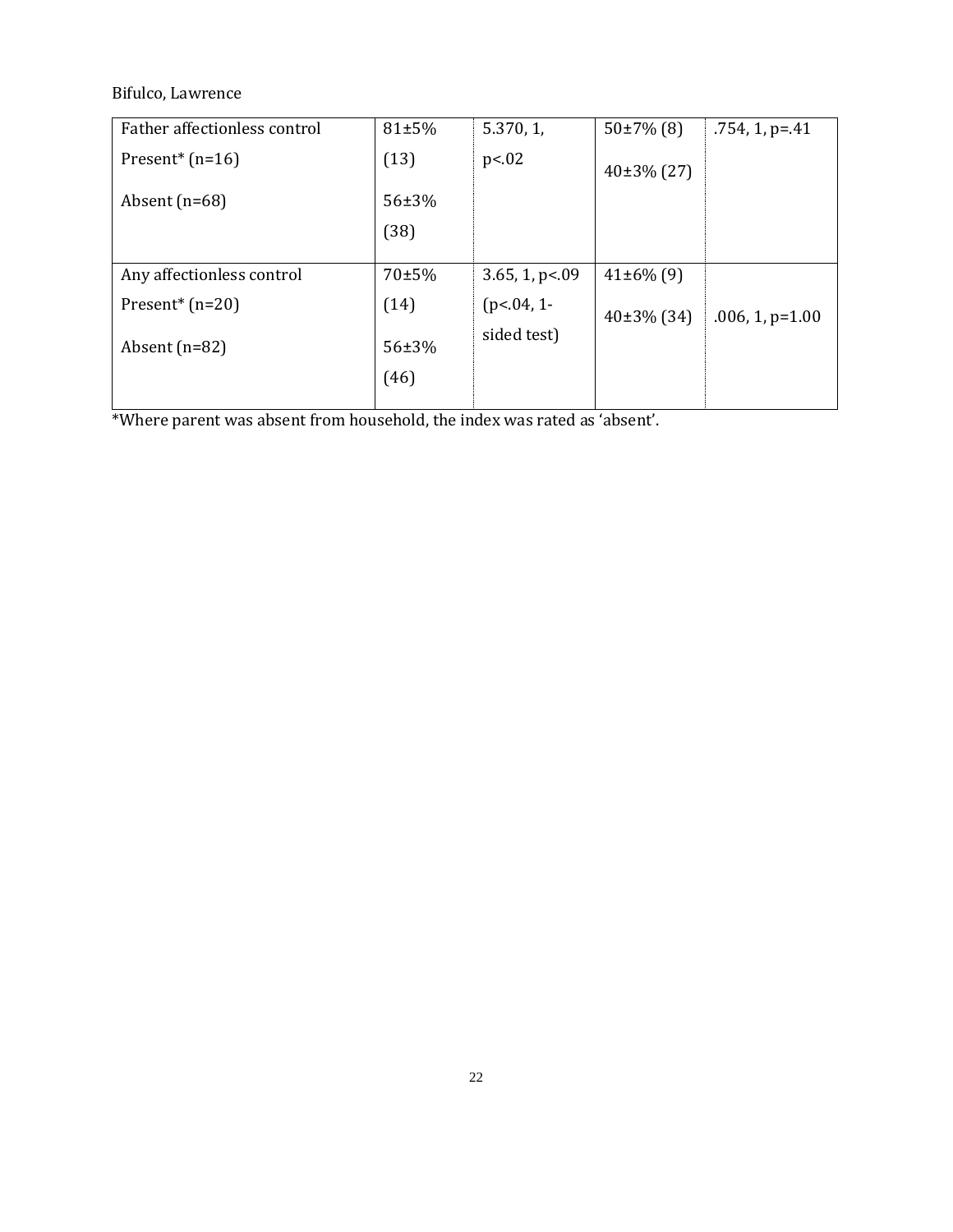# **Table 2 Risk factors in relation to SDQ borderline/case disorder**

# **(Chi-square analysis) ±**

| Risk variable              | Any SDQ            | Emotional         | Conduct            | Hyperactive         |
|----------------------------|--------------------|-------------------|--------------------|---------------------|
|                            | borderline/ca      | $(n=15)$          | $(n=33)$           | $(n=8)$             |
|                            | $se(n=25)$         | % (n)             | % (n)              | % (n)               |
|                            | % (n)              |                   |                    |                     |
| Male $(n=79)$              | 24±9% (19)         | $11\pm7\%$ (9)    | 29±10% (23)        | $8±6\%$ (6)         |
| Female $(n=29)$            | $21\pm15\%$ (6)    | $21\pm15\%$ (6)   | 35±17% (10)        | $7±9\%$ (2)         |
| $\chi^2$ , df, p<          | $.13, 1, p = .80$  | $.28,1,p=64$      | $.28, 1, p = .64$  | $.01.1$ , p= $1.00$ |
| Jewish $(n=61)$            | 20±10% (12)        | $12\pm8\%$ (7)    | $30±12\%$ (18)     | $7±6\% (4)$         |
| Arab $(n=47)$              | 28±13% (13)        | $17\pm11\%$ (8)   | 32±13% (15)        | $9±8\%$ (4)         |
| $\chi^2$ , df, p<          | $.95, 1, p = .36$  | $.68, 1, p = .41$ | $.07, 1, p = .83$  | $.14, 1, p = .72$   |
| Social deprivation present | 24±11% (13)        | $20±11\%$ (11)    | 39±13% (21)        | $9±8\%$ (5)         |
| $(n=54)$                   | $22 \pm 11\%$ (12) | $7±7\%$ (4)       | $22 \pm 11\%$ (12) | $6±6\%$ (3)         |
| Absent $(n=54)$            | $.05, 1, p=1.00$   | 3.79, 1,          | 3.53.1,            | $.540, 1, p = .71$  |
| $\chi^2$ , df, p<          |                    | $p<.04$ , (Exact  | $p<.04$ , (Exact   |                     |
|                            |                    | test)             | test)              |                     |
| Peer problems present      | $8±12\%$ (8)       | $14\pm15\%$ (3)   | $62\pm21\%$ (13)   | $24\pm18\%$ (5)     |
| $(n=21)$                   | 20±8% (17)         | $14\pm7\%$ (12)   | 23±9% (20)         | $3±4\%$ (3)         |
| Absent (n=87)              | $3.27, 1, p<.06$ , | $.003, 1, p=1.00$ | 12.07, 1,          | 10.25, 1,           |
| $\chi^2$ , df, p<          | (Exact test)       |                   | p<.001             | p<.001              |
| Trauma event present       | $27±11\%$ (16)     | $15±9\%$ (9)      | $31\pm12\%$ (18)   | $10\pm8\%$ (6)      |
| $(n=59)$                   | 18±11% (9)         | $12\pm9\%$ (6)    | $31\pm13\%$ (15)   | $4±5\%(2)$          |
| Absent $(n=49)$            |                    |                   |                    |                     |
|                            |                    |                   |                    |                     |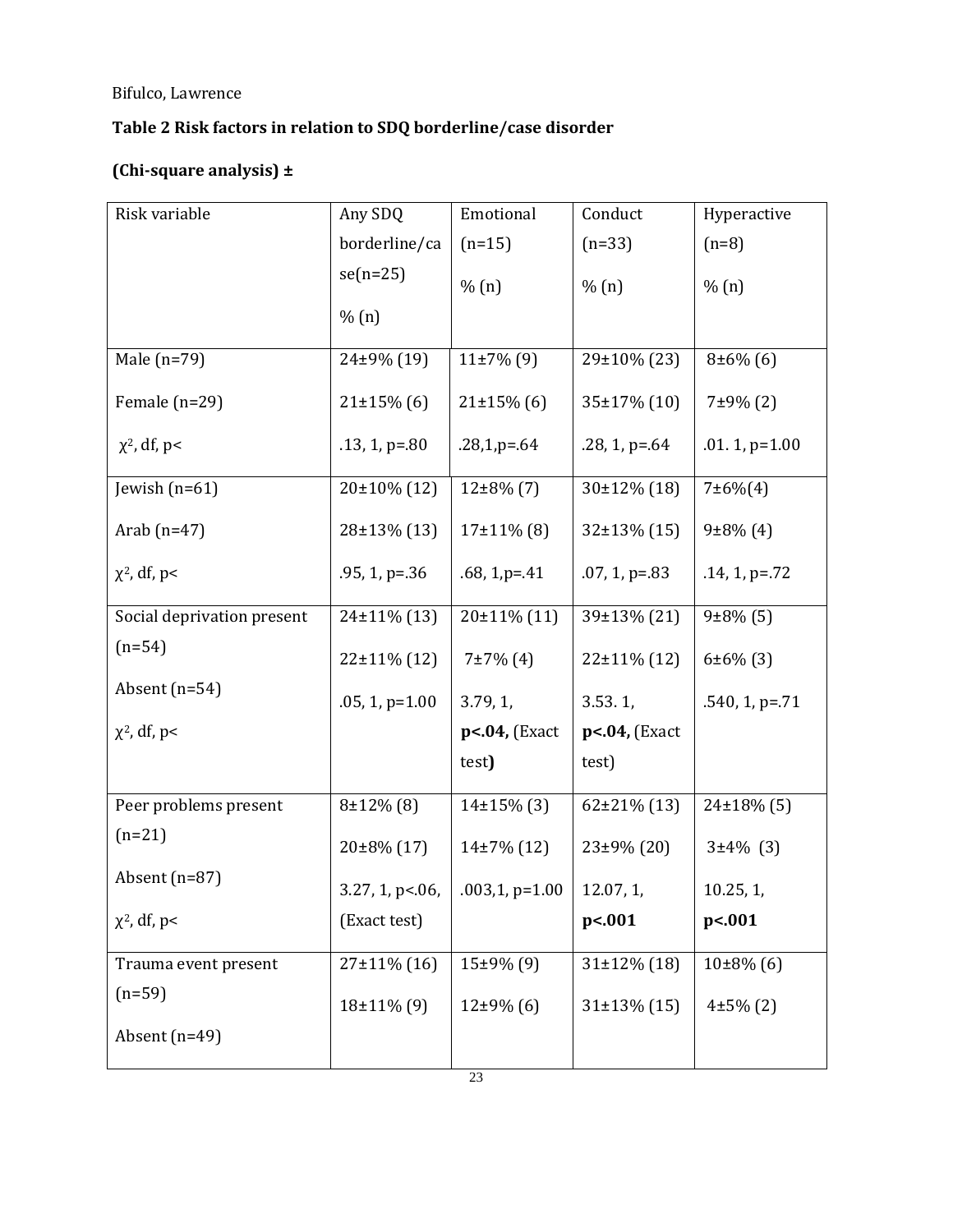| $\chi^2$ , df, p<            | $1.15, 1, p = .36$ | $.36, 1, p = .78$  | .000, 1,             | 1.44, 1, $p = 28$  |
|------------------------------|--------------------|--------------------|----------------------|--------------------|
|                              |                    |                    | $p=1.00$             |                    |
|                              |                    |                    |                      |                    |
| Political violence event     | 26±13% (11)        | $16\pm11\%$ (7)    | 35±14%%              | $14\pm10\%$ (6)    |
| $present (n=43)$             | $22\pm10\%$ (14)   | $13\pm8\%$ (8)     | (15)                 | $3±4\%$ (2)        |
| Absent $(n=64)$              | $.197, 1, p = .65$ | $.305, 1, p = .58$ | $27±11\%$ (17)       | 4.36, 1, $p<.04$ , |
| $\chi^2$ , df, p<            |                    |                    | $.85, 2, p=.39$      | (Exact test)       |
|                              |                    |                    |                      |                    |
| Mother affectionless control | $40\pm25\%$ (6)    | $13+17\%$ (2)      | $40\pm25\%$ (6)      | $0±0\%$ (0)        |
| Present n=15                 | $20\pm8\%$ (19)    | $14\pm7\%$ (13)    | 29±9%(27)            | $9±6\%$ (8)        |
| Absent n=93                  | $2.78,1,p=0.9$     | $.004, 1, p = .65$ | $0.732$ , 1, $p=.38$ | $1.39, 1, p = .59$ |
| $\chi^2$ , df, p<            | (Exact test)       |                    |                      |                    |
| Father affectionless control | $50\pm25\%$ (8)    | 19±19% (3)         | $38\pm24\%$ (6)      | $25 \pm 21\% (4)$  |
| Present n=16                 | 19±8% (17)         | $13\pm7\%$ (12)    | 29±9% (27)           | $4±4\% (4)$        |
| Absent n=92                  | 7.613, 1,          | $.37, 1, p = .69$  | $.427, 1, p = .56$   | 8.47, 1, p<.01     |
| $\chi^2$ , df, p<            | p<.006             |                    |                      |                    |
| Either parent affectionless  | $46\pm21\%$ (10)   | $18\pm16\%$ (4)    | $41\pm21\%$ (9)      | $18\pm16\%$ (4)    |
| control Present n=22         | $17\pm8\%$ (15)    | $13\pm7\%$ (11)    | 28±9% (24)           | $5±5\%(4)$         |
| Absent n=86                  | 7.27,1,p<.01       | 0.42, 1,           | 1.39, 1,             | 4.67, 1, $p< 05$   |
| $\chi^2$ , df, p<            |                    | $p = 0.502$        | $p=.300$             |                    |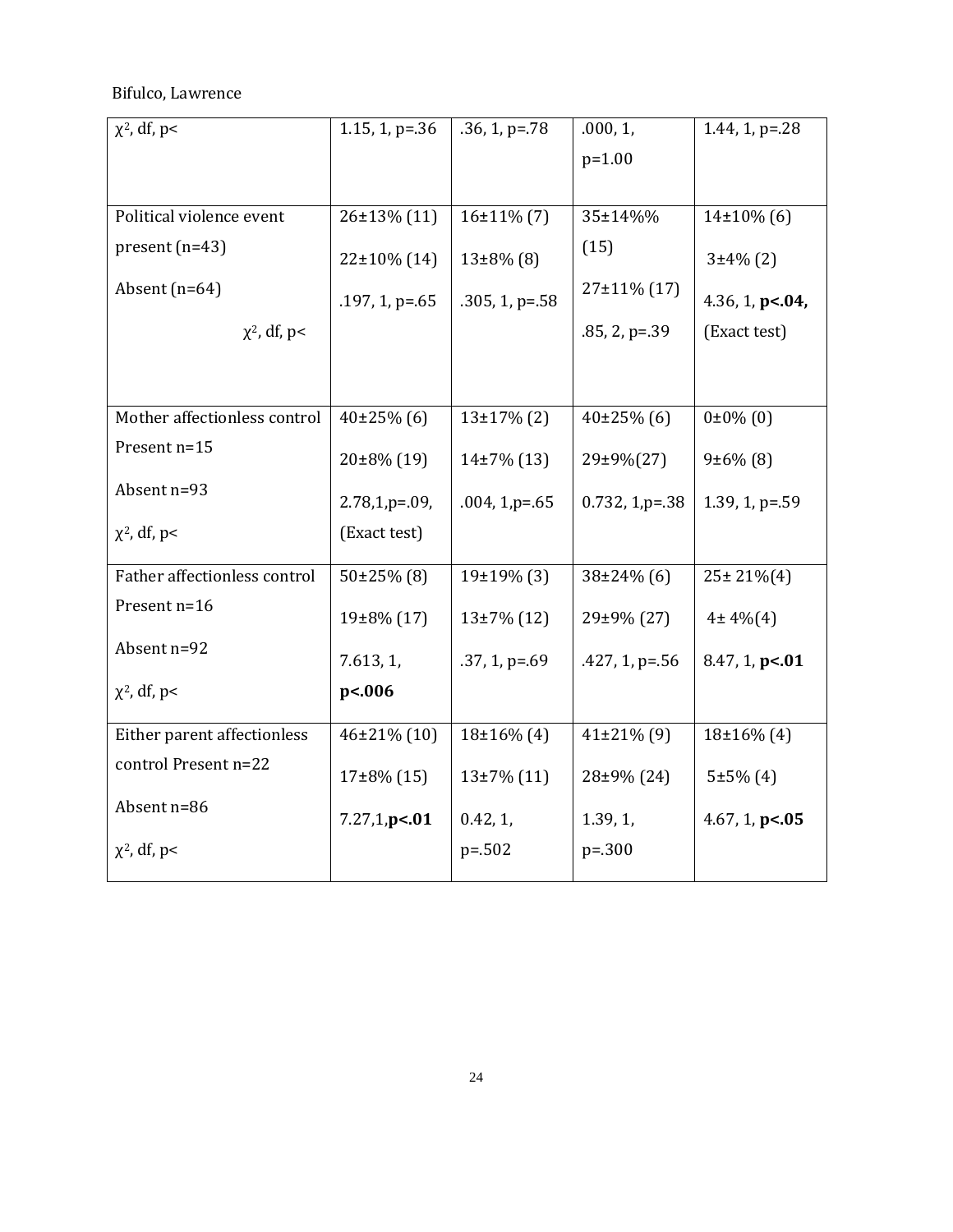# **Table 3 Binary logistic regression testing risk factors and specific disorder outcome**

(SDQ borderline or case level disorder)

# **A. Conduct disorder**

|                                                | 0 <sub>R</sub> | Wald  | df           | Sig. |
|------------------------------------------------|----------------|-------|--------------|------|
| Social Deprivation index                       | 4.05           | 6.22  | $\mathbf{1}$ | .01  |
| Any affectionless control<br>parent            | .96            | .003  | 1            | .95  |
| <b>Exposure to political</b><br>violence event | 3.26           | 4.75  | 1            | .02  |
| Exposure to trauma event                       | .460           | 2.17  | 1            | .14  |
| Peer problems                                  | 9.80           | 11.99 | $\mathbf{1}$ | .001 |
| Group control                                  | 1.35           | .33   | 1            | .56  |

Social deprivation, exposure to terrorism and peer problems provide the best model. Goodness of fit 77.6%

# **B. Hyperactive disorder**

|                                         | 0 <sub>R</sub> | Wald | df | Sig. |
|-----------------------------------------|----------------|------|----|------|
| Social Deprivation index                | .60            | .26  | 1  | .60  |
| Any affectionless control<br>parent     | 1.16           | .02  | 1  | .88  |
| Exposure to political<br>violence event | 9.20           | 4.57 | 1  | .03  |
| Exposure to trauma event                | 1.36           | .10  | 1  | .74  |